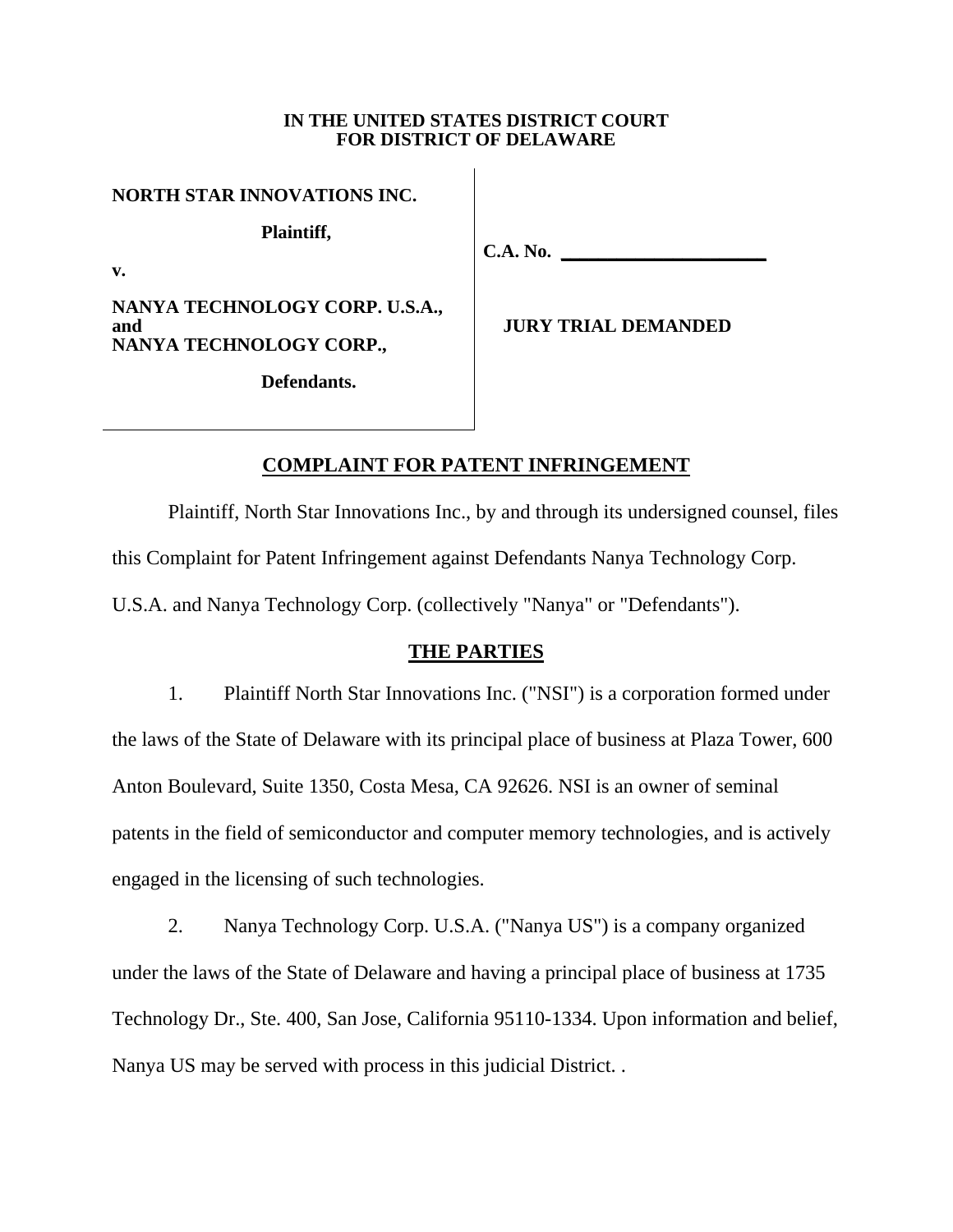3. Nanya Technology Corp. ("Nanya Taiwan") is a company incorporated in Taiwan, R.O.C. and having a principal place of business at No. 669, Fusing 3rd Rd., Gueishan Dist., Taoyuan City 333, Taiwan, R.O.C. Upon information and belief, Nanya Taiwan may be served with process in Taiwan, R.O.C. pursuant to the Hague Convention on the Service Abroad of Judicial and Extrajudicial Documents in Civil or Commercial Matters.

4. Upon information and belief, Nanya has conducted and regularly conducts business within this District, has purposefully availed itself of the privileges of conducting business in this District, and has sought protection and benefit from the laws of the State of Delaware.

### **JURISDICTION AND VENUE**

5. This action arises under the Patent Laws of the United States, 35 U.S.C. § 1, *et seq.*, including 35 U.S.C. §§ 271, 281, 283, 284, and 285. This Court has subject matter jurisdiction over this case for patent infringement under 28 U.S.C. §§ 1331 and 1338(a).

6. As further detailed herein, this Court has personal jurisdiction over Nanya US. Nanya US is amenable to service of summons for this action. Furthermore, personal jurisdiction over Nanya US in this action comports with due process. Nanya US has conducted and regularly conducts business within the United States and this District. Nanya US has purposefully availed itself of the privileges of conducting business in the United States, and more specifically in Delaware and this District. Nanya US has incorporated under the laws of the State of Delaware and sought protection and benefit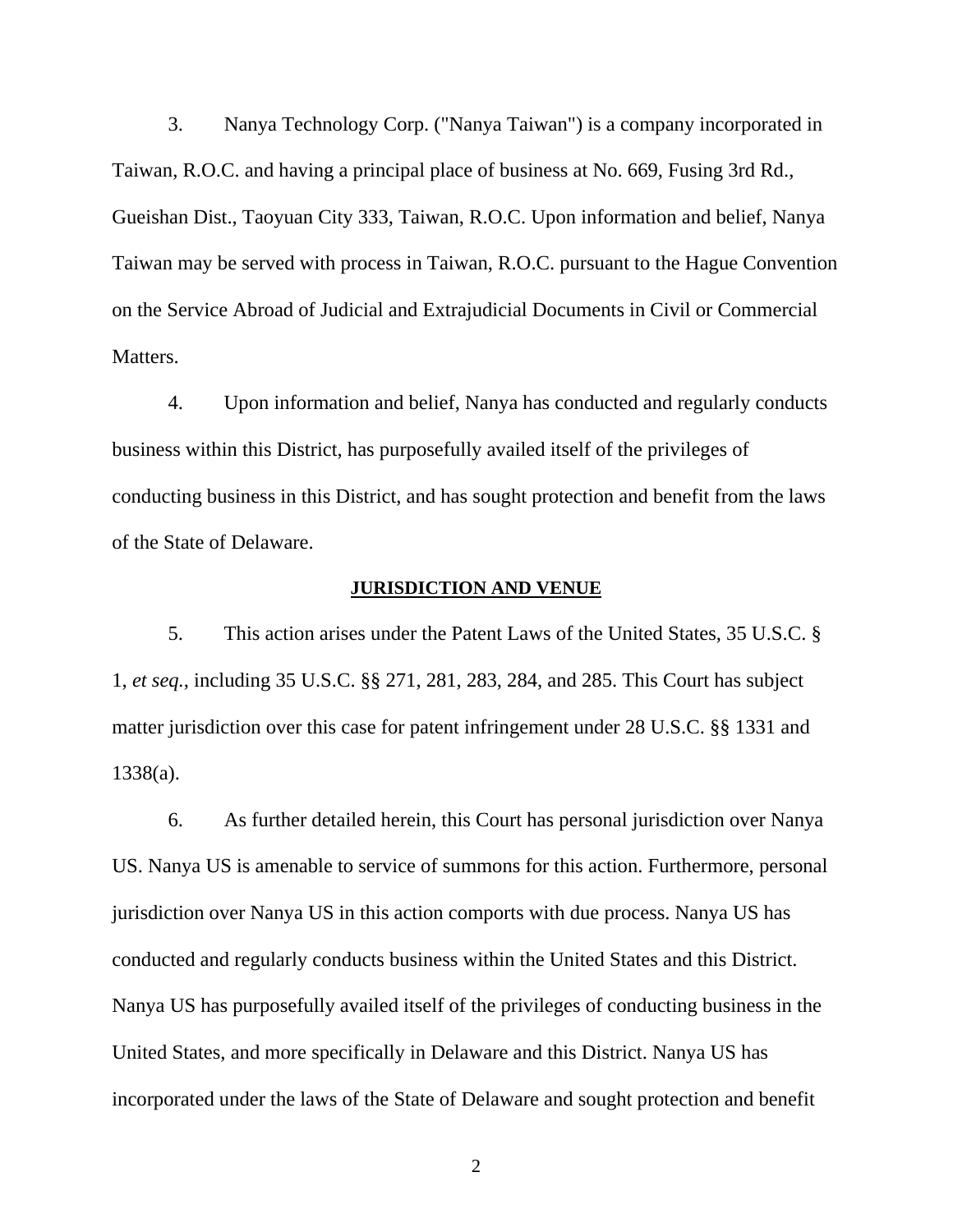from the laws of the State of Delaware by placing infringing products into the stream of commerce through an established distribution channel with the awareness and/or intent that they will be purchased by consumers in this District.

7. On information and belief, Nanya US, directly or through intermediaries (including distributors, retailers, and others), subsidiaries, alter egos, and/or agents, ships, distributes, offers for sale, and/or sells its products in the United States and this Judicial District. On information and belief, Nanya US has purposefully and voluntarily placed one or more of its infringing products, as described below, into the stream of commerce with the awareness and/or intent that they will be purchased by consumers in this District. On information and belief, Nanya US knowingly and purposefully ships infringing products into and within this District through an established distribution channel. On information and belief, these infringing products have been and continue to be purchased by consumers in this District. Upon information and belief, through those activities, Nanya US has committed the tort of patent infringement in this District and/or has induced others to commit patent infringement in this District.

8. As further detailed herein, this Court has personal jurisdiction over Nanya Taiwan. Nanya Taiwan is amenable to service of summons for this action. Furthermore, personal jurisdiction over Nanya Taiwan in this action comports with due process. On information and belief, Nanya Taiwan has conducted and regularly conducts business within the United States and this District. On information and belief, Nanya Taiwan has purposefully availed itself of the privileges of conducting business in the United States, and more specifically in Delaware and this District. Nanya Taiwan has sought protection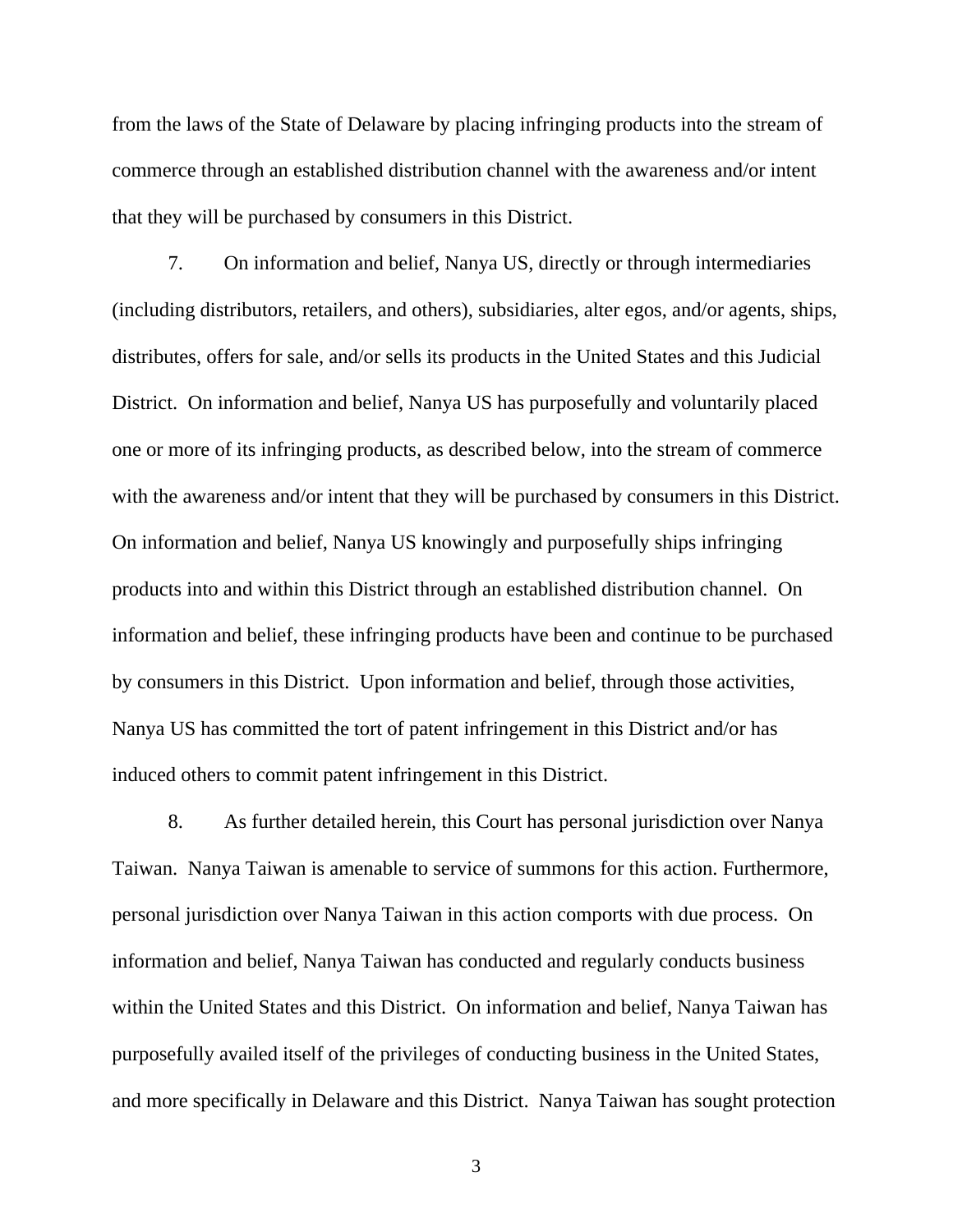and benefit from the laws of the State of Delaware by placing infringing products into the stream of commerce through an established distribution channel with the awareness and/or intent that they will be purchased by consumers in this District.

9. On information and belief, Nanya Taiwan, directly or through intermediaries (including distributors, retailers, and others), subsidiaries, alter egos, and/or agents, ships, distributes, offers for sale, and/or sells its products in the United States and this District. On information and belief, Nanya Taiwan has purposefully and voluntarily placed one or more of its infringing products, as described below, into the stream of commerce with the awareness and/or intent that they will be purchased by consumers in this District. On information and belief, these infringing products have been and continue to be purchased by consumers in this District. Upon information and belief, through those activities, Nanya Taiwan has committed the tort of patent infringement in this District and/or has induced others to commit patent infringement in this District.

10. Venue is proper in this Court according to the venue provisions set forth by 28 U.S.C. §§ 1391(b)-(d) and 1400(b). Nanya Taiwan is subject to personal jurisdiction in this District, and therefore is deemed to reside in this District for purposes of venue. Upon information and belief Nanya Taiwan has committed acts within this judicial District giving rise to this action and does business in this District, including but not limited to making sales in this District.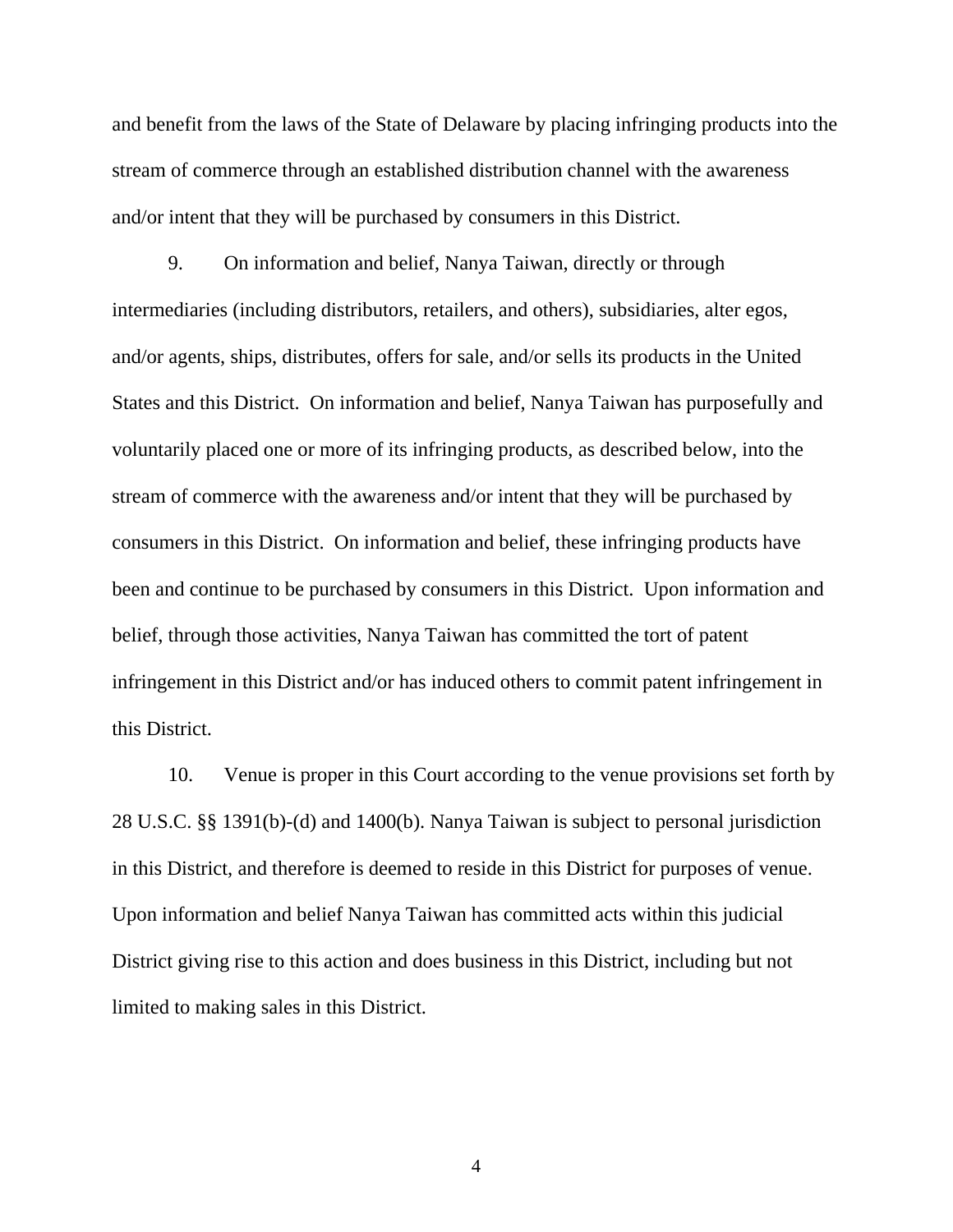#### **BACKGROUND**

## **A. The Patents-In-Suit**

11. U.S. Patent No. 5,892,777 titled "Apparatus and Method for Observing the Mode of a Memory Device" ("the '777 patent") was duly and legally issued by the U.S. Patent and Trademark Office on April 6, 1999, after full and fair examination. Michael Nesheiwat, Roger Grass and Arthur O'Donnell are the named inventors listed on the '777 patent. The '777 patent has been assigned to Plaintiff NSI, and Plaintiff NSI holds all rights, title, and interest in the '777 patent, including the right to collect and receive damages for past, present and future infringements. A true and correct copy of the '777 patent is attached as Exhibit A and made a part hereof.

12. U.S. Patent No. 6,127,875 titled "Complimentary Double Pumping Voltage Boost Converter" ("the '875 patent") was duly and legally issued by the U.S. Patent and Trademark Office on October 3, 2000, after full and fair examination. Steven Peter Allen, Ahmad H. Atriss, Gerald Lee Walcott and Walter C. Seelbach are the named inventors listed on the '875 patent. The '875 patent has been assigned to Plaintiff NSI, and Plaintiff NSI holds all rights, title, and interest in the '875 patent, including the right to collect and receive damages for past, present and future infringements. A true and correct copy of the '875 patent is attached as Exhibit B and made a part hereof.

13. U.S. Patent No. 6,157,583 titled "Integrated Circuit Memory Having a Fuse Detect Circuit and Method Therefor" ("the '583 patent") was duly and legally issued by the U.S. Patent and Trademark Office on December 5, 2000, after full and fair examination. Glenn E. Starnes, Stephen T. Flannagan and Ray Chang are the named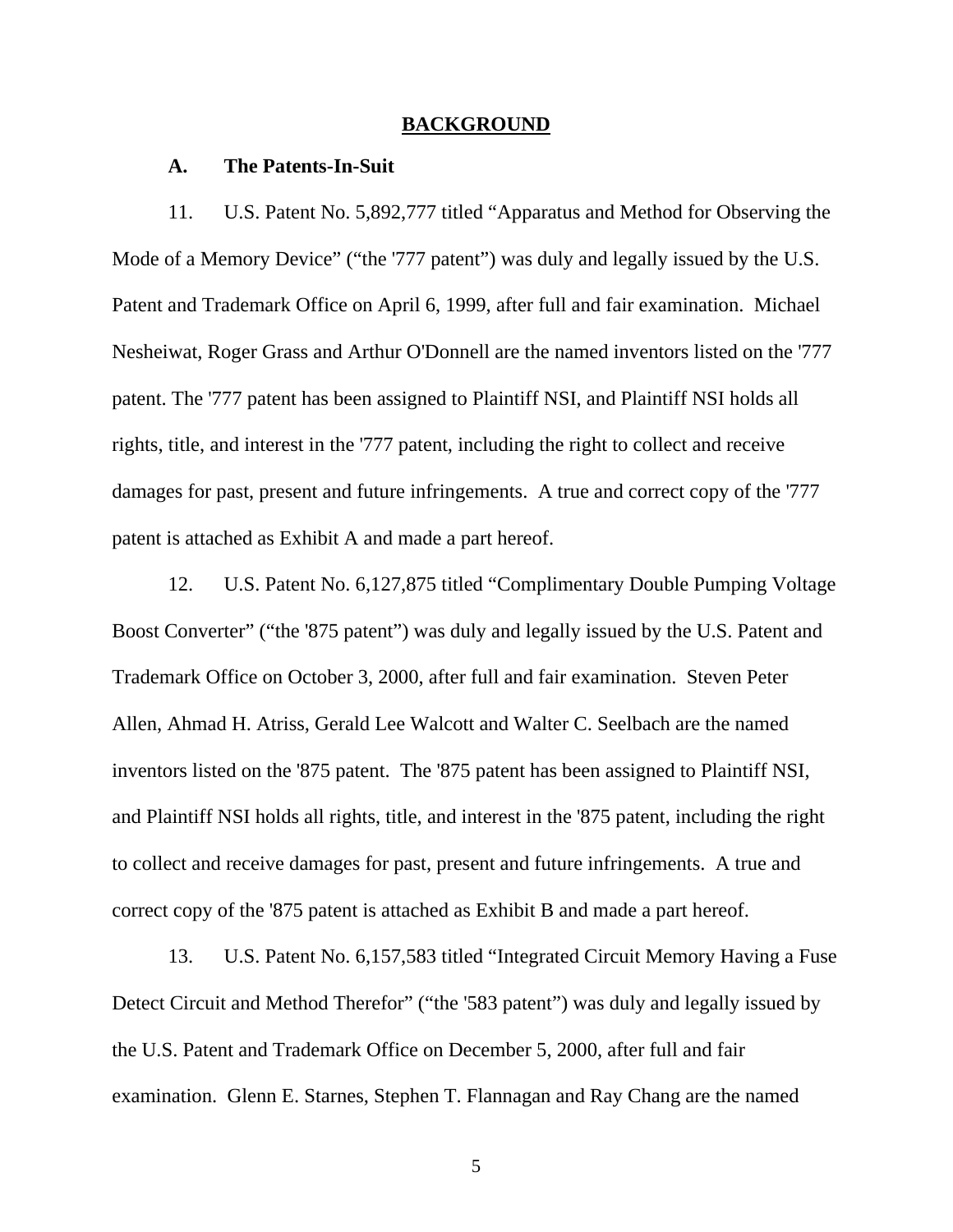inventors listed on the '583 patent. The '583 patent has been assigned to Plaintiff NSI, and Plaintiff NSI holds all rights, title, and interest in the '583 patent, including the right to collect and receive damages for past, present and future infringements. A true and correct copy of the '583 patent is attached as Exhibit C and made a part hereof.

14. U.S. Patent No. 6,372,638 titled "Method for Forming a Conductive Plug Between Conductive Layers of an Integrated Circuit" ("the '638 patent") was duly and legally issued by the U.S. Patent and Trademark Office on April 16, 2002, after full and fair examination. Robert Arthur Rodriguez and Heather Marie Klesat are the named inventors listed on the '638 patent. The '638 patent has been assigned to Plaintiff NSI, and Plaintiff NSI holds all rights, title, and interest in the '638 patent, including the right to collect and receive damages for past, present and future infringements. A true and correct copy of the '638 patent is attached as Exhibit D and made a part hereof.

15. U.S. Patent No. 6,492,686 titled "Integrated Circuit Having Buffering Circuitry with Slew Rate Control" ("the '686 patent") was duly and legally issued by the U.S. Patent and Trademark Office on December 10, 2002, after full and fair examination. Bernard J. Pappert and Roger A. Whatley are the named inventors listed on the '686 patent. The '686 patent has been assigned to Plaintiff NSI, and Plaintiff NSI holds all rights, title, and interest in the '686 patent, including the right to collect and receive damages for past, present and future infringements. A true and correct copy of the '686 patent is attached as Exhibit E and made a part hereof.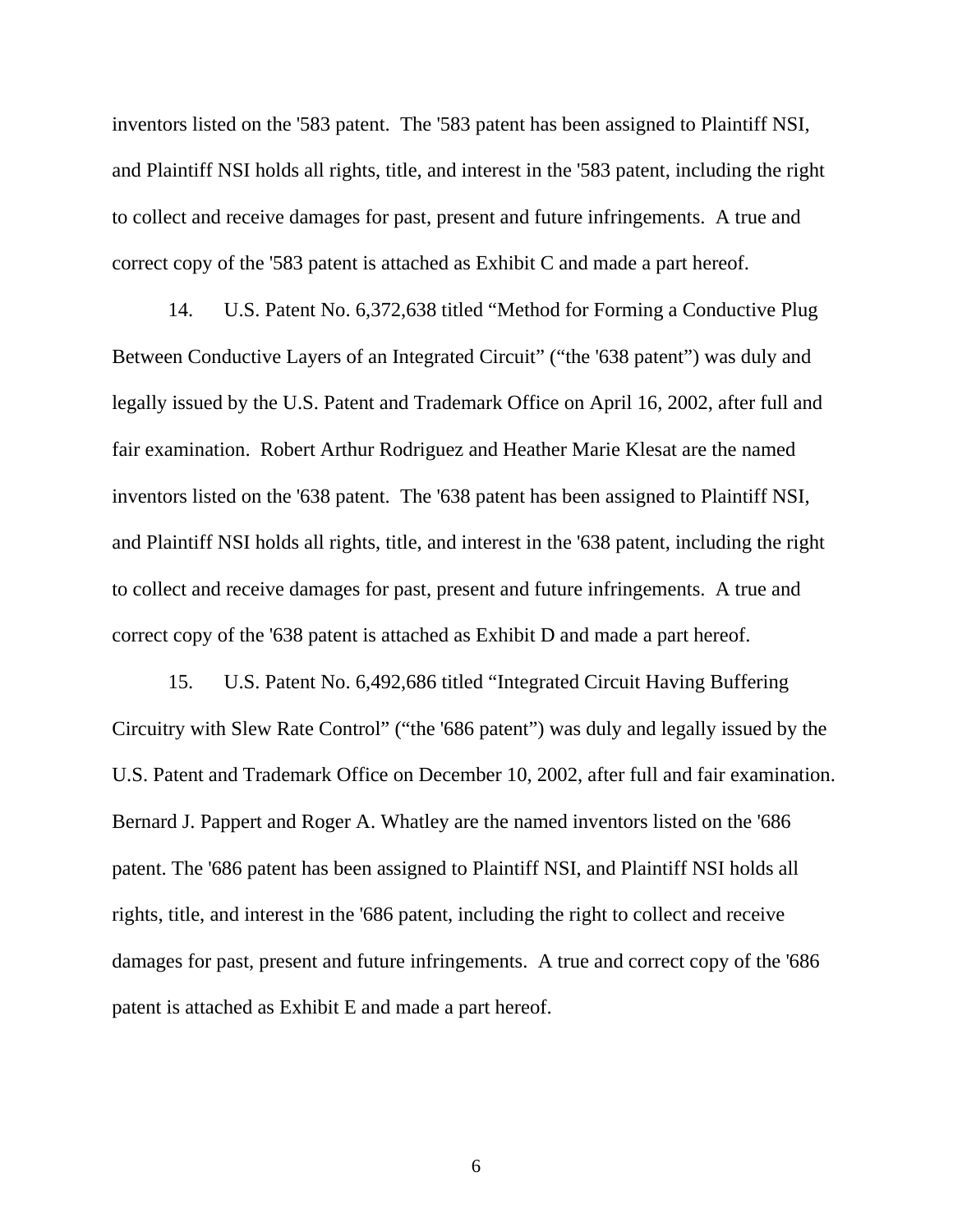16. By assignment, NSI owns all right, title, and interest in and to the '777 patent, the '875 patent, the '583 patent, the '638 patent and the '686 patent (collectively, "the Patents-in-Suit").

## **B. Nanya's Infringing Conduct**

17. Upon information and belief, Nanya makes, uses, offers to sell, and/or sells within, and/or imports into the United States products that incorporate the fundamental technologies covered by the Patents-in-Suit. Upon information and belief, the infringing products include, but are not limited to, semiconductor memory products. By way of example only, Plaintiff identifies the Nanya512Mb LPDDR2-S4 SDRAM NT6TL16M32AQ/ NT6TL32M16AQ; Nanya NT5TU32M16DG-AC U57A 512 Mb DDR2SDRAM, Nanya NT5CC512M8BB-DI-V70A 4Gb DDR3 SDRAM, and Nanya NT5CB64M16FP-DH DDR3 1Gbit SDRAM; Nanya NT5CB64M16FP-DH DDR3 1Gbit SDRAM; NT5TU32M16DG-AC 512 Mb DDR2 SDRAM, NT6TL256F32AQ-G1 8 Gb Low-Power DDR2 SDRAM and NT5CC512M8BN-DI DDR3 SDRAM; Nanya NT5TU32M16DG-AC U57A 512 Mb DDR2SDRAM, as infringing products of one or more of the Patents-in-Suit. On information and belief, similar models of Nanya semiconductor and computer memory products are believed to infringe as well.

18. By incorporating the fundamental inventions covered by the Patents-in-Suit, Nanya can make improved products with the features thereof. Upon information and belief, third-party integrators have purchased and imported Nanya's infringing products for subsequent sale throughout the United States, including this District. Upon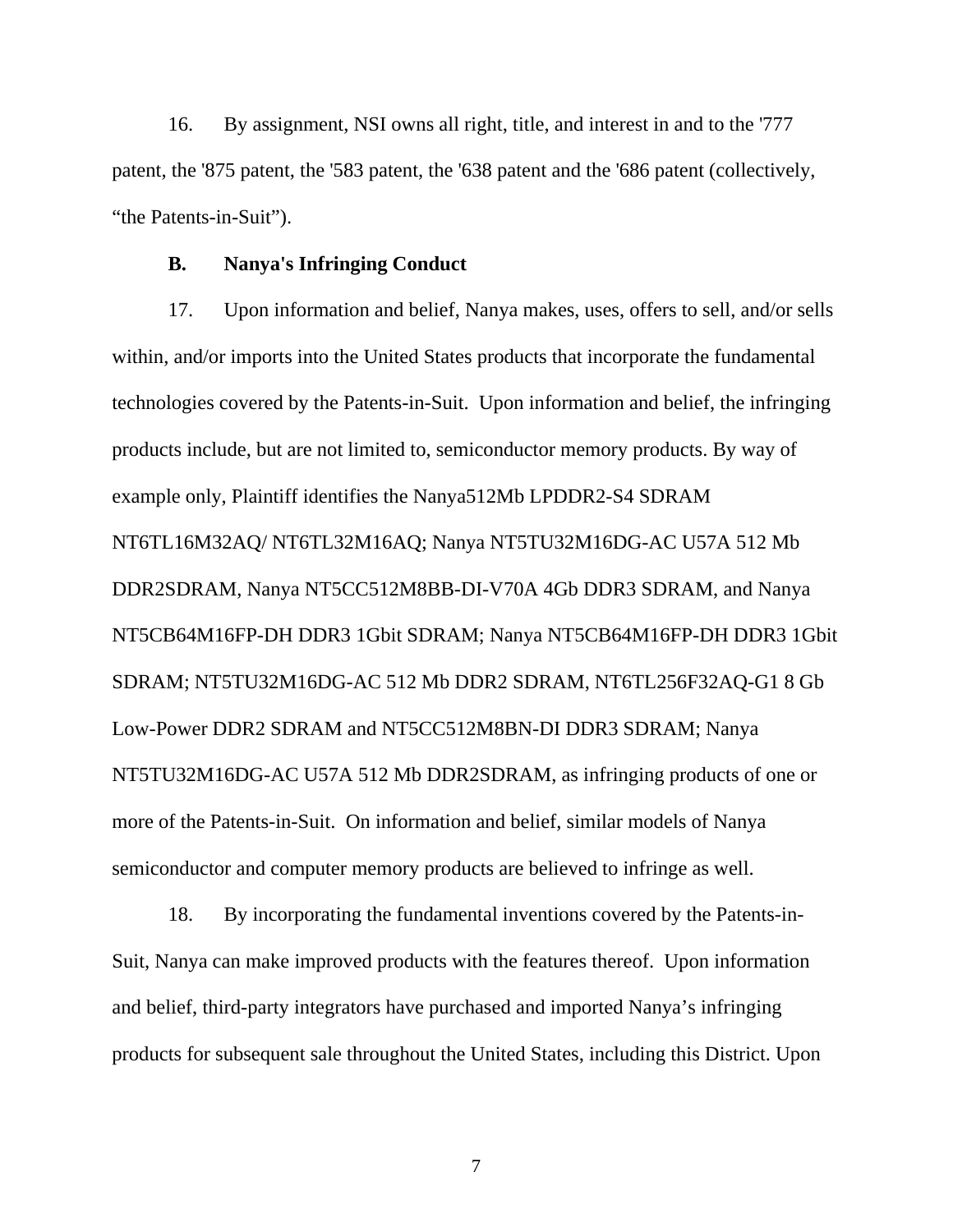information and belief, third-party consumers use and have used Nanya's infringing products in the United States, including this District.

# **COUNT I**

## **Patent Infringement of U.S. Patent No. 5,892,777**

19. Plaintiff repeats and re-alleges each and every allegation of paragraphs 1-18 as though fully set forth herein.

20. The '777 patent is valid and enforceable.

21. Nanya has never been licensed, either expressly or impliedly, under the '777 patent.

22. Upon information and belief, Nanya has been and is directly infringing under 35 U.S.C. § 271(a), either literally or under the doctrine of equivalents, and/or indirectly infringing, by way of inducement with specific intent under 35 U.S.C. § 271(b), the '777 patent by making, using, offering to sell, and/or selling to third-party manufacturers, distributors, and/or consumers (directly or through intermediaries and/or subsidiaries) in this District and elsewhere within the United States and/or importing into the United States, without authority, products that include all of the limitations of one or more claims of the '777 patent, including but not limited to semiconductor memory products (e.g., Nanya512Mb LPDDR2-S4 SDRAM NT6TL16M32AQ/

NT6TL32M16AQ) and/or other products made, used, sold, offered for sale, or imported by Nanya that include all of the limitations of one or more claims of the '777 patent.

23. Upon information and belief, product integrators, distributors and consumers that purchase Nanya's products that include all of the limitations of one or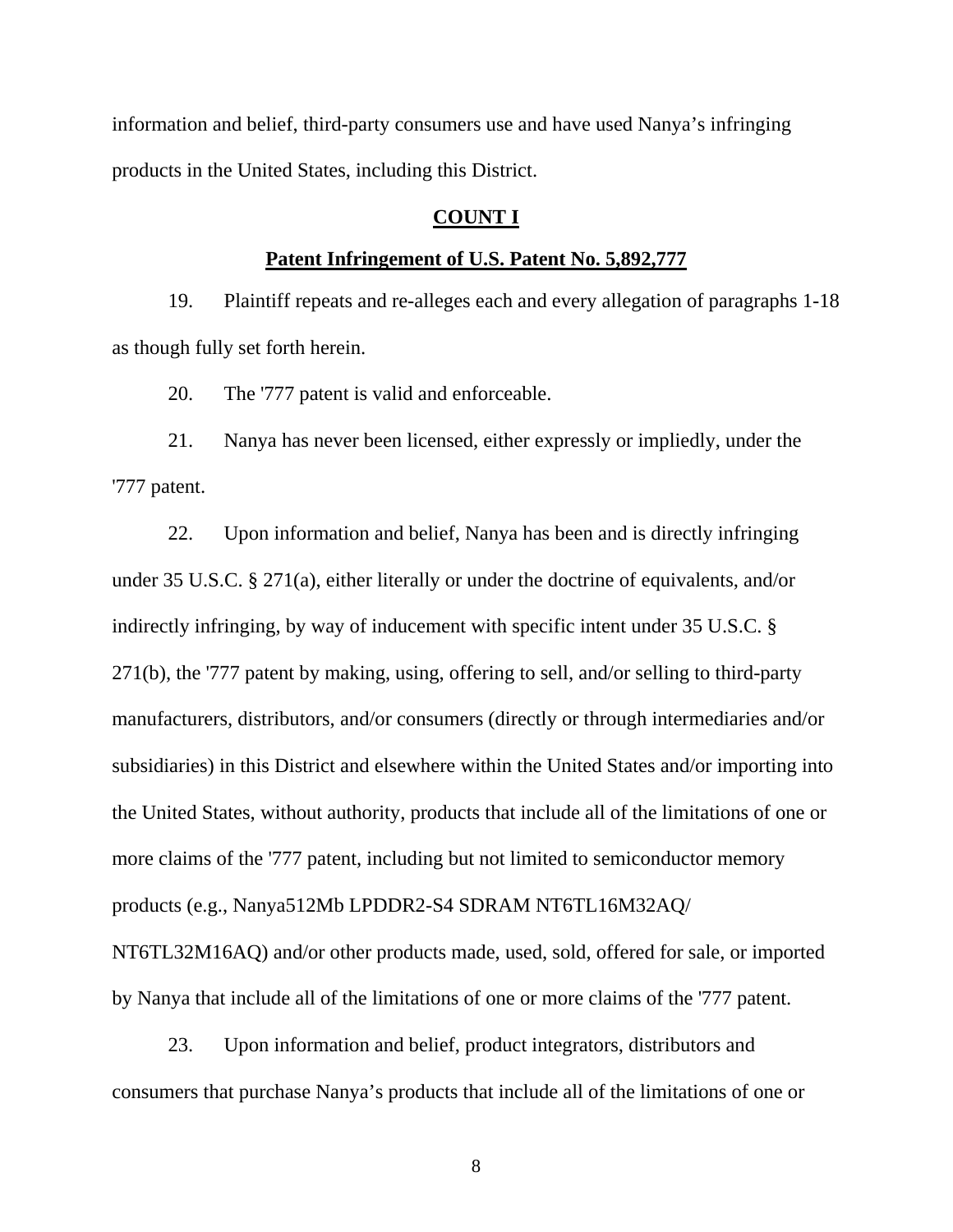more claims of the '777 patent, including but not limited to semiconductor memory products (e.g., Nanya512Mb LPDDR2-S4 SDRAM NT6TL16M32AQ/ NT6TL32M16AQ), also directly infringe, either literally or under the doctrine of equivalents, under 35 U.S.C. § 271(a), the '777 patent by using, offering to sell, and/or selling infringing products in this District and elsewhere in the United States.

24. Upon information and belief, the third-party manufacturers, distributors, and importers that sell products to Nanya that include all of the limitations of one or more claims of the '777 patent, also directly infringe, either literally or under the doctrine of equivalents, under 35 U.S.C. § 271(a), the '777 patent by making, offering to sell, and/or selling infringing products in this District and elsewhere within the United States and/or importing infringing products into the United States.

25. Upon information and belief, Nanya had knowledge of the '777 patent and its infringing conduct at least since October 21, 2015, when Nanya was offered the opportunity to take a license to the '777 patent by letter to Brian Donahue, President of Nanya US, and Charles Kau, President and Director of Nanya Taiwan.

26. Upon information and belief, since at least the above-mentioned date when Plaintiff formally notified Nanya, Nanya has actively induced, under U.S.C. § 271(b), third-party manufacturers, distributors, importers and/or consumers to directly infringe one or more claims of the '777 patent. Since at least the notice provided on the abovementioned date, Nanya does so with knowledge, or with willful blindness of the fact, that the induced acts constitute infringement of the '777 patent. Upon information and belief, Nanya intends to cause infringement by these third-party manufacturers, distributors,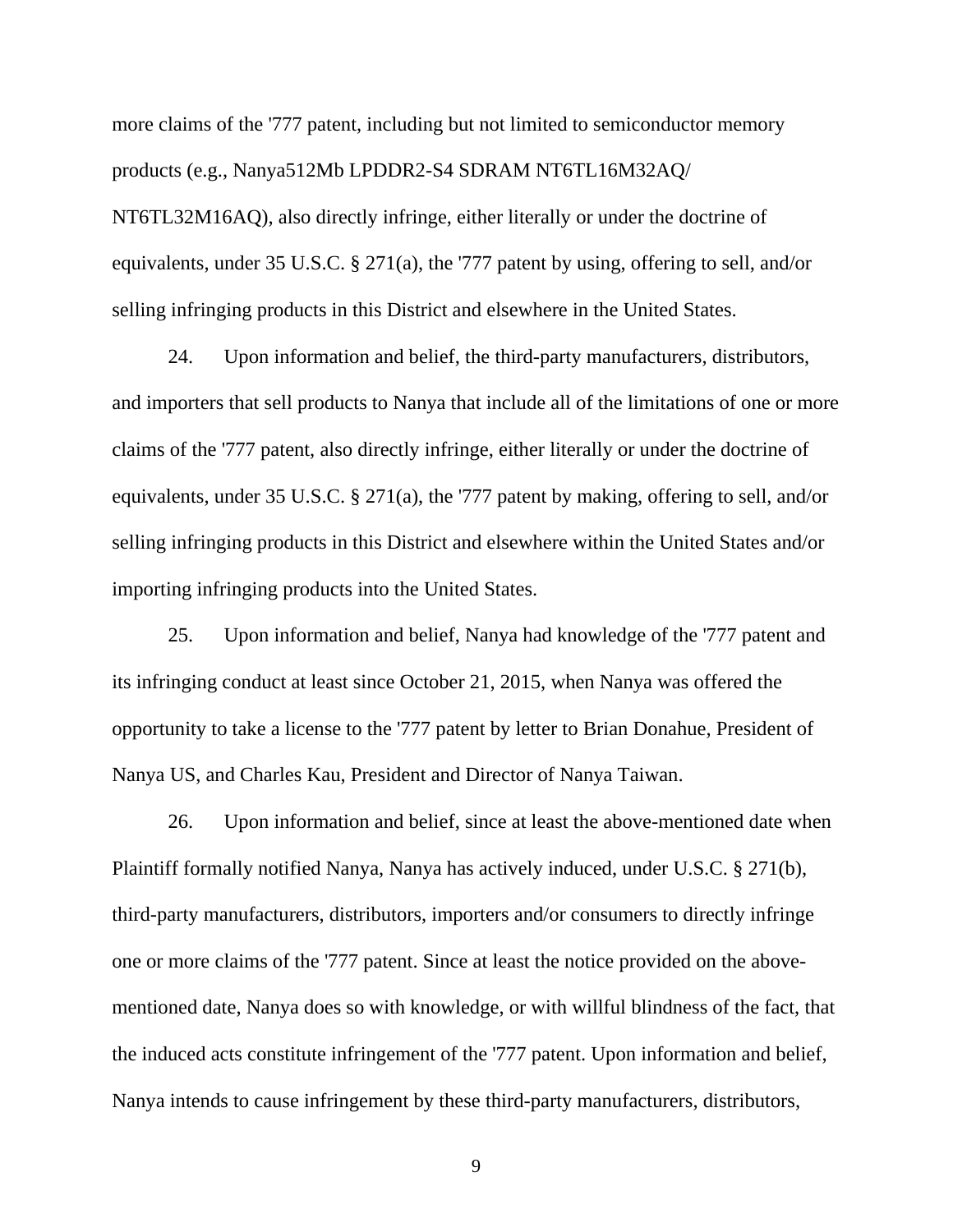importers, and/or consumers. Upon information and belief, Nanya has taken affirmative steps to induce their infringement by, *inter alia*, creating advertisements that promote the infringing use of products, creating established distribution channels for these products into and within the United States, selling these products, manufacturing these products in conformity with U.S. laws and regulations, and/or distributing or making available instructions or manuals for these products to purchasers and prospective buyers.

27. Despite having knowledge of the '777 patent, Nanya has specifically intended and continues to specifically intend for persons who acquire and use the products that include all of the limitations of one or more claims of the '777 patent, including but not limited to semiconductor memory products (e.g., Nanya512Mb LPDDR2-S4 SDRAM NT6TL16M32AQ/ NT6TL32M16AQ), including third-party manufacturers, distributors, importers, and/or consumers, to use such devices in a manner that infringes one or more claims of the '777 patent. This is evident when Defendants encourage and instruct customers and other end users in the use and operation of the products via advertisement and instructional materials.

28. In particular, despite having knowledge of the '777 patent, Nanya has provided, and continues to provide, instructional materials, such as user guides, owner manuals, and similar online product support resources, such as for example, "Nanya512Mb LPDDR2-S4 SDRAM NT6TL16M32AQ/NT6TL32M16AQ" specification, March 2013 (and other instructional materials and documentation provided or made available by Nanya to customers after purchase) that specifically teach the customers and other end users to use products in an infringing manner. By providing such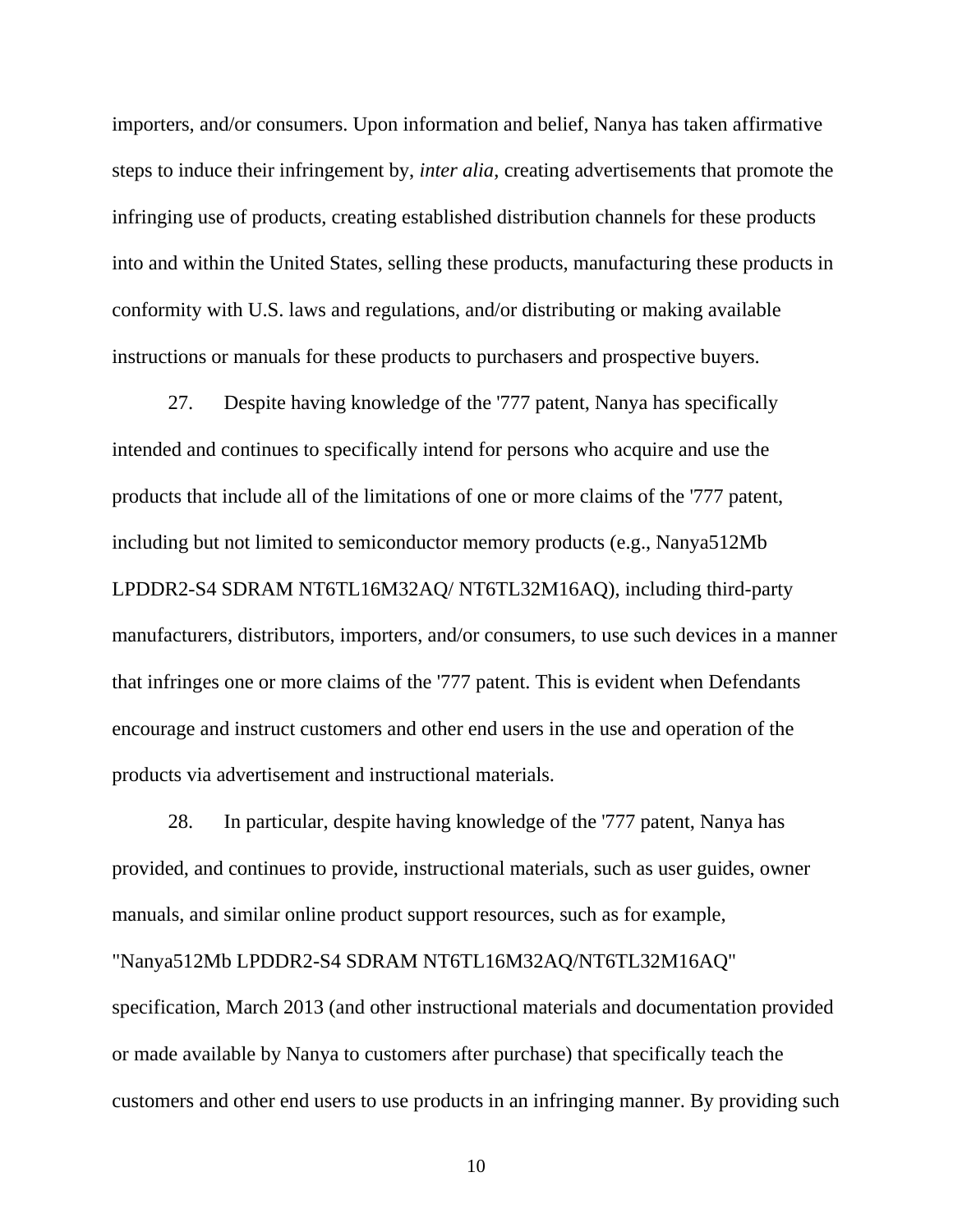instructions, Nanya knows (and has known), or should know (and should have known), that their actions have, and continue to, actively induce infringement.

29. Upon information and belief, Nanya's acts of infringement of the '777 patent have been willful and intentional. Since at least the above-mentioned date of notice, Nanya has acted with an objectively high likelihood that its actions constituted infringement of the '777 patent by refusing to take a license and continuing to make and sell its products, including but not limited to semiconductor memory products (e.g., Nanya512Mb LPDDR2-S4 SDRAM NT6TL16M32AQ/ NT6TL32M16AQ), and the objectively-defined risk was either known or so obvious that it should have been known.

30. As a direct and proximate result of these acts of patent infringement, Nanya has encroached on the exclusive rights of Plaintiff and its licensees to practice the '777 patent, for which Plaintiff is entitled to at least a reasonable royalty.

### **COUNT II**

## **Patent Infringement of U.S. Patent No. 6,127,875**

31. Plaintiff repeats and re-alleges each and every allegation of paragraphs 1-18 as though fully set forth herein.

32. The '875 patent is valid and enforceable.

33. Nanya has never been licensed, either expressly or impliedly, under the '875 patent.

34. Upon information and belief, Nanya has been and is directly infringing under 35 U.S.C. § 271(a), either literally or under the doctrine of equivalents, and/or indirectly infringing, by way of inducement with specific intent under 35 U.S.C. §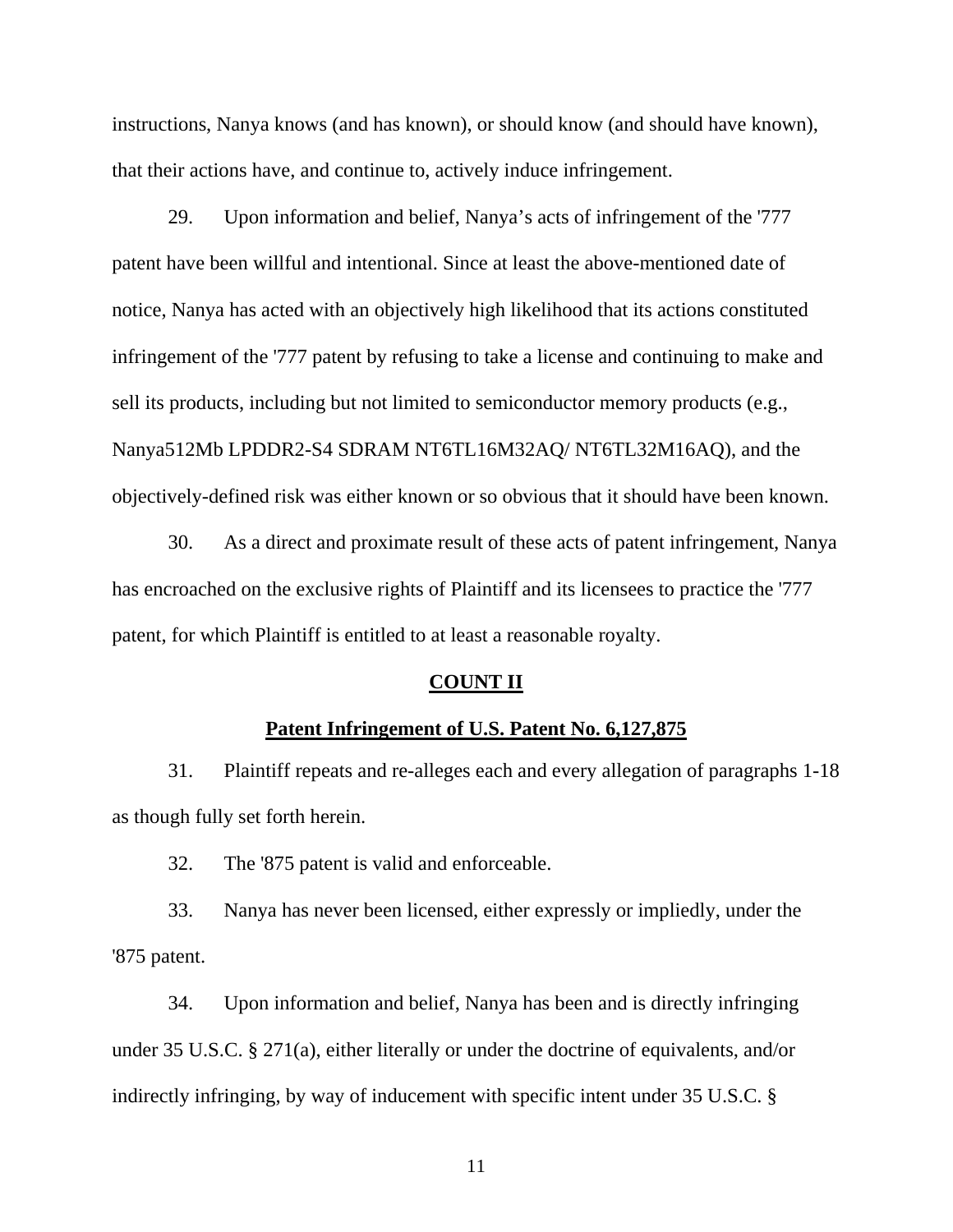271(b), the '875 patent by making, using, offering to sell, and/or selling to third-party manufacturers, distributors, and/or consumers (directly or through intermediaries and/or subsidiaries) in this District and elsewhere within the United States and/or importing into the United States, without authority, products that include all of the limitations of one or more claims of the '875 patent, including but not limited to semiconductor memory products (e.g., Nanya NT5TU32M16DG-AC U57A 512 Mb DDR2SDRAM, Nanya NT5CC512M8BB-DI-V70A 4Gb DDR3 SDRAM, and Nanya NT5CB64M16FP-DH DDR3 1Gbit SDRAM) and/or other products made, used, sold, offered for sale, or imported by Nanya that include all of the limitations of one or more claims of the '875 patent.

35. Upon information and belief, product integrators, distributors and consumers that purchase Nanya's products that include all of the limitations of one or more claims of the '875 patent, including but not limited to semiconductor memory products (e.g., Nanya NT5TU32M16DG-AC U57A 512 Mb DDR2SDRAM, Nanya NT5CC512M8BB-DI-V70A 4Gb DDR3 SDRAM, and Nanya NT5CB64M16FP-DH DDR3 1Gbit SDRAM), also directly infringe, either literally or under the doctrine of equivalents, under 35 U.S.C. § 271(a), the '875 patent by using, offering to sell, and/or selling infringing products in this District and elsewhere in the United States.

36. Upon information and belief, the third-party manufacturers, distributors, and importers that sell products to Nanya that include all of the limitations of one or more claims of the '875 patent, also directly infringe, either literally or under the doctrine of equivalents, under 35 U.S.C. § 271(a), the '875 patent by making, offering to sell, and/or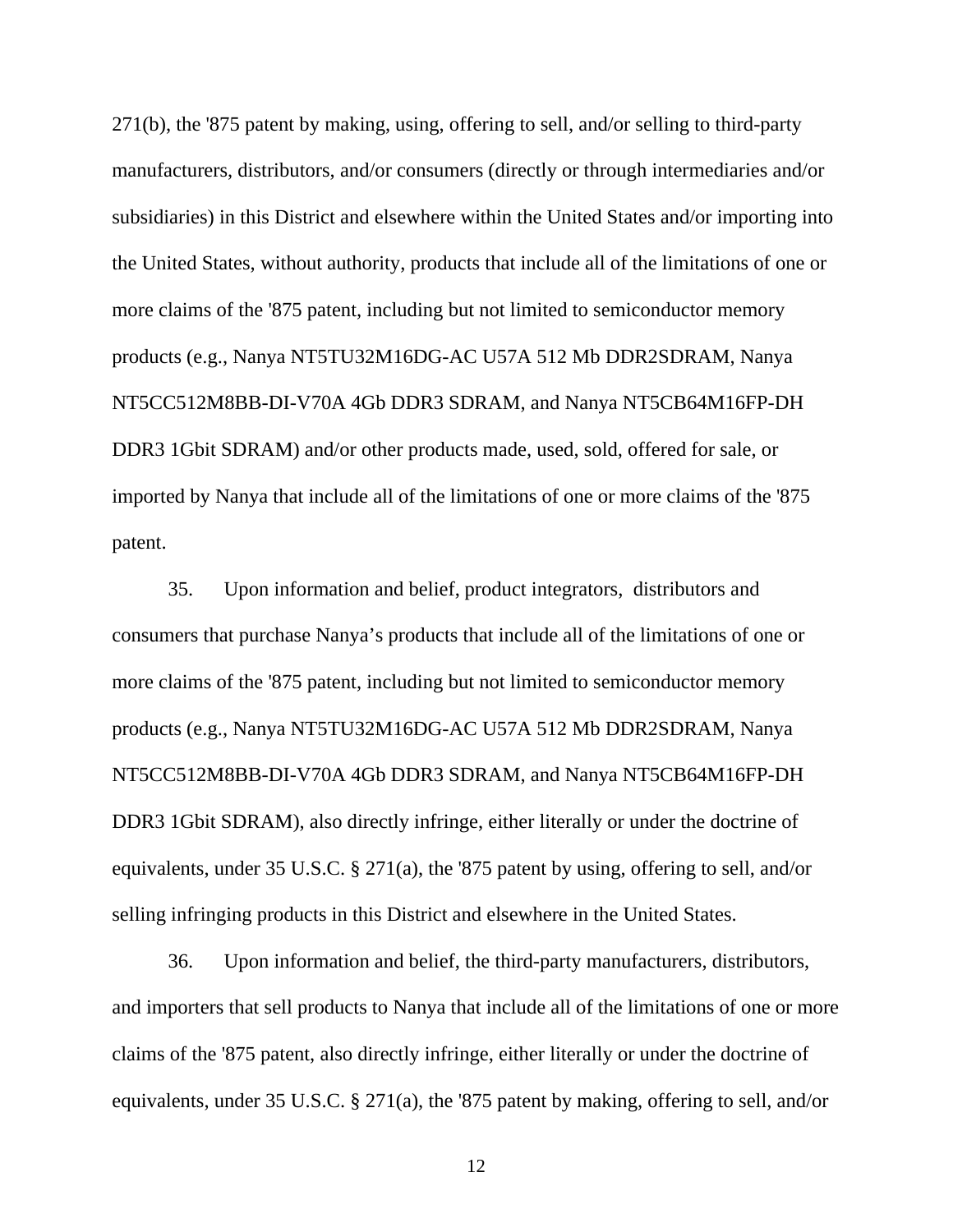selling infringing products in this District and elsewhere within the United States and/or importing infringing products into the United States.

37. Upon information and belief, Nanya had knowledge of the '875 patent and its infringing conduct at least since October 21, 2015, when Nanya was offered the opportunity to take a license to the '875 patent by letter to Brian Donahue, President of Nanya US, and Charles Kau, President and Director of Nanya Taiwan.

38. Upon information and belief, since at least the above-mentioned date when Plaintiff formally notified Nanya, Nanya has actively induced, under U.S.C. § 271(b), third-party manufacturers, distributors, importers and/or consumers to directly infringe one or more claims of the '875 patent. Since at least the notice provided on the abovementioned date, Nanya does so with knowledge, or with willful blindness of the fact, that the induced acts constitute infringement of the '875 patent. Upon information and belief, Nanya intends to cause infringement by these third-party manufacturers, distributors, importers, and/or consumers. Upon information and belief, Nanya has taken affirmative steps to induce their infringement by, *inter alia*, creating advertisements that promote the infringing use of products, creating established distribution channels for these products into and within the United States, selling these products, manufacturing these products in conformity with U.S. laws and regulations, and/or distributing or making available instructions or manuals for these products to purchasers and prospective buyers.

39. Despite having knowledge of the '875 patent, Nanya has specifically intended and continues to specifically intend for persons who acquire and use the products that include all of the limitations of one or more claims of the '875 patent,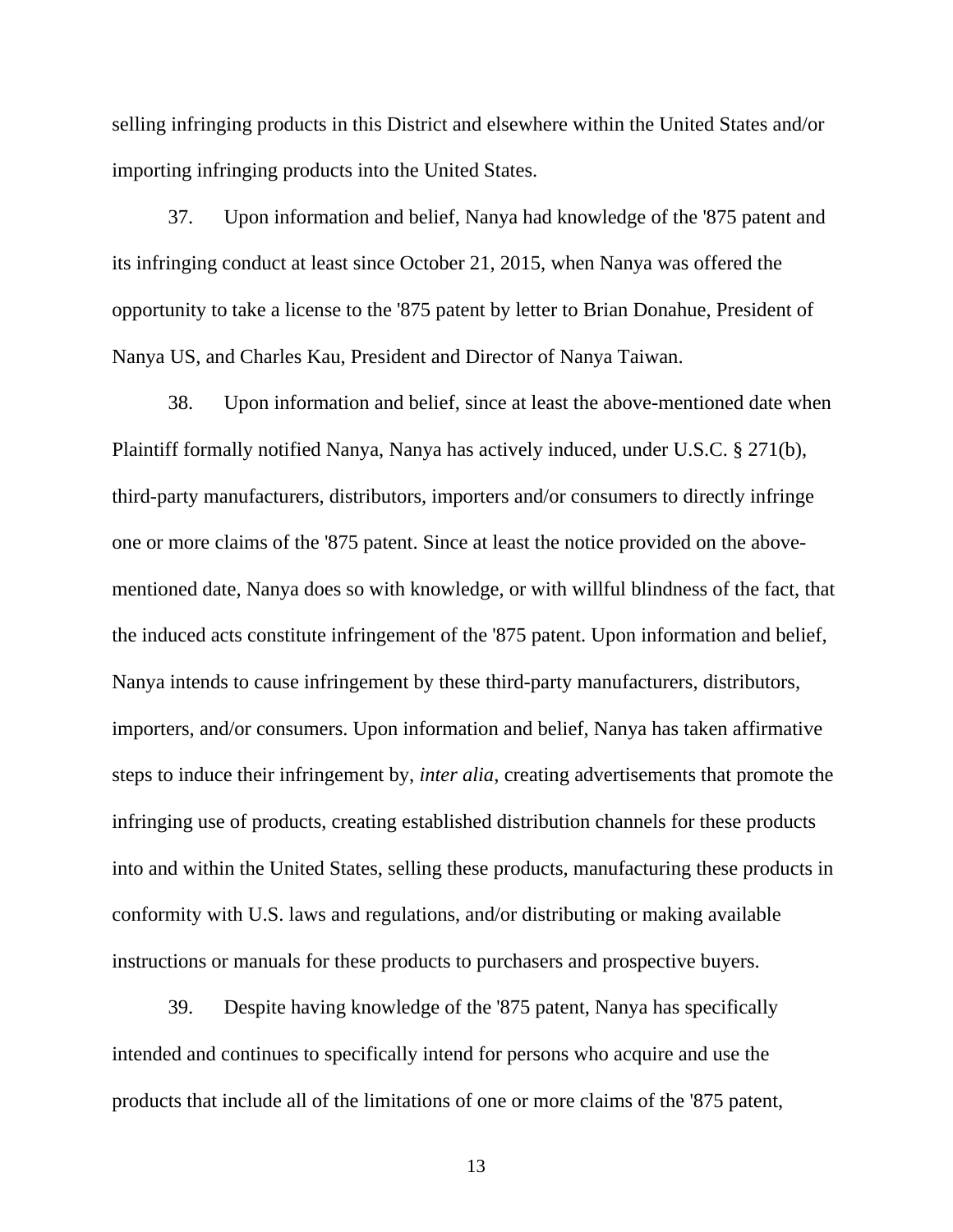including but not limited to semiconductor memory products (e.g., Nanya NT5TU32M16DG-AC U57A 512 Mb DDR2SDRAM, Nanya NT5CC512M8BB-DI-V70A 4Gb DDR3 SDRAM, and Nanya NT5CB64M16FP-DH DDR3 1Gbit SDRAM), including third-party manufacturers, distributors, importers, and/or consumers, to use such devices in a manner that infringes one or more claims of the '875 patent. This is evident when Defendants encourage and instruct customers and other end users in the use and operation of the products via advertisement and instructional materials.

40. In particular, despite having knowledge of the '875 patent, Nanya has provided, and continues to provide, instructional materials, such as user guides, owner manuals, and similar online product support resources, such as for example, "ISS Analysis Report for the Nanya NT5TU32M16DG-AC U57A 512 Mb DDR2SDRAM" (and other instructional materials and documentation provided or made available by Nanya to customers after purchase) that specifically teach the customers and other end users to use products in an infringing manner. By providing such instructions, Nanya knows (and has known), or should know (and should have known), that their actions have, and continue to, actively induce infringement.

41. Upon information and belief, Nanya's acts of infringement of the '875 patent have been willful and intentional. Since at least the above-mentioned date of notice, Nanya has acted with an objectively high likelihood that its actions constituted infringement of the '875 patent by refusing to take a license and continuing to make and sell its products, including but not limited to semiconductor memory products (e.g., Nanya NT5TU32M16DG-AC U57A 512 Mb DDR2SDRAM, Nanya NT5CC512M8BB-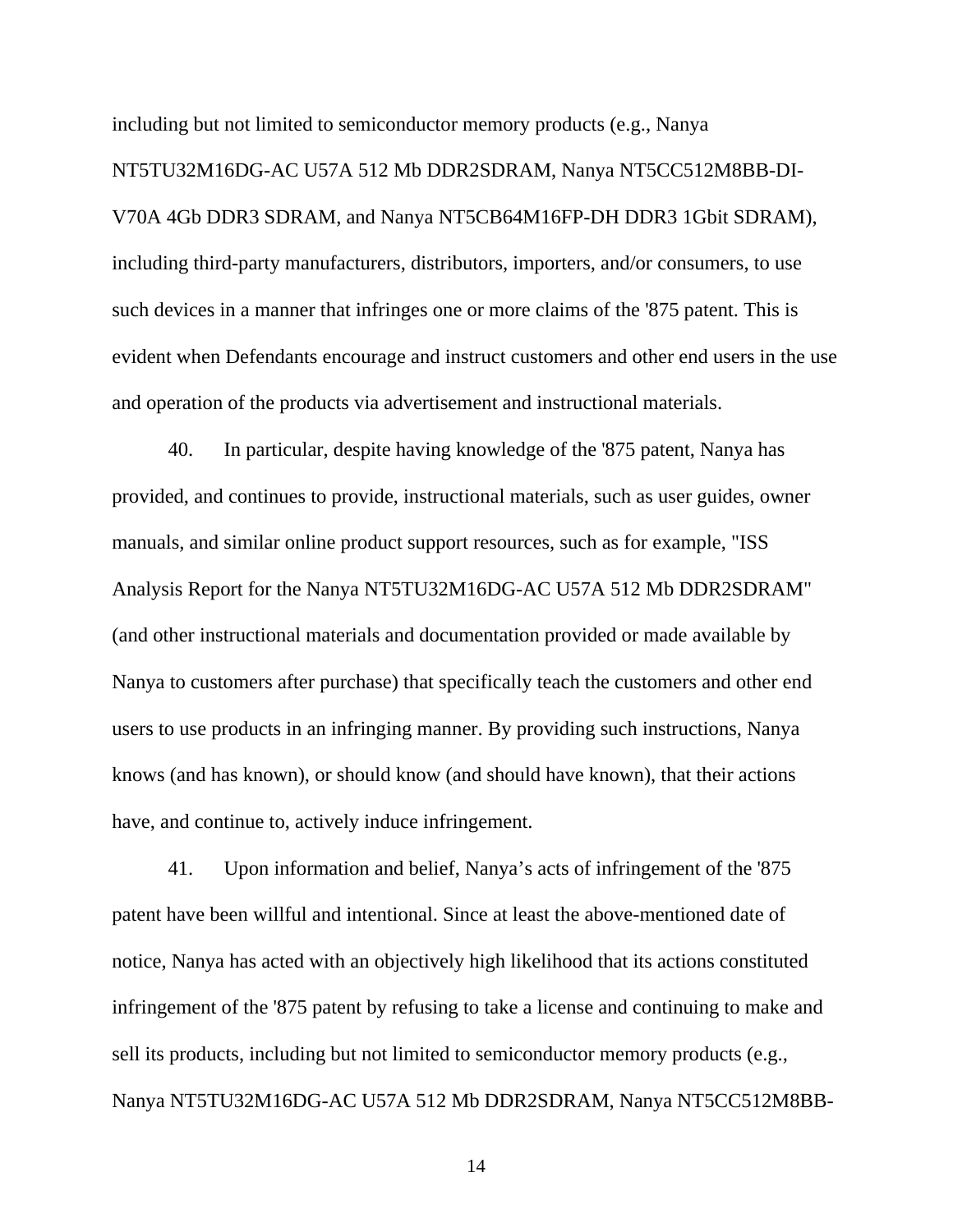DI-V70A 4Gb DDR3 SDRAM, and Nanya NT5CB64M16FP-DH DDR3 1Gbit SDRAM), and the objectively-defined risk was either known or so obvious that it should have been known.

42. As a direct and proximate result of these acts of patent infringement, Nanya has encroached on the exclusive rights of Plaintiff and its licensees to practice the '875 patent, for which Plaintiff is entitled to at least a reasonable royalty.

## **COUNT III**

### **Patent Infringement of U.S. Patent No. 6,157,583**

43. Plaintiff repeats and re-alleges each and every allegation of paragraphs 1-18 as though fully set forth herein.

44. The '583 patent is valid and enforceable.

45. Nanya has never been licensed, either expressly or impliedly, under the '583 patent.

46. Upon information and belief, Nanya has been and is directly infringing under 35 U.S.C. § 271(a), either literally or under the doctrine of equivalents, and/or indirectly infringing, by way of inducement with specific intent under 35 U.S.C. § 271(b), the '583 patent by making, using, offering to sell, and/or selling to third-party manufacturers, distributors, and/or consumers (directly or through intermediaries and/or subsidiaries) in this District and elsewhere within the United States and/or importing into the United States, without authority, products that include all of the limitations of one or more claims of the '583 patent, including but not limited to semiconductor memory products (e.g., Nanya NT5CB64M16FP-DH DDR3 1Gbit SDRAM) and/or other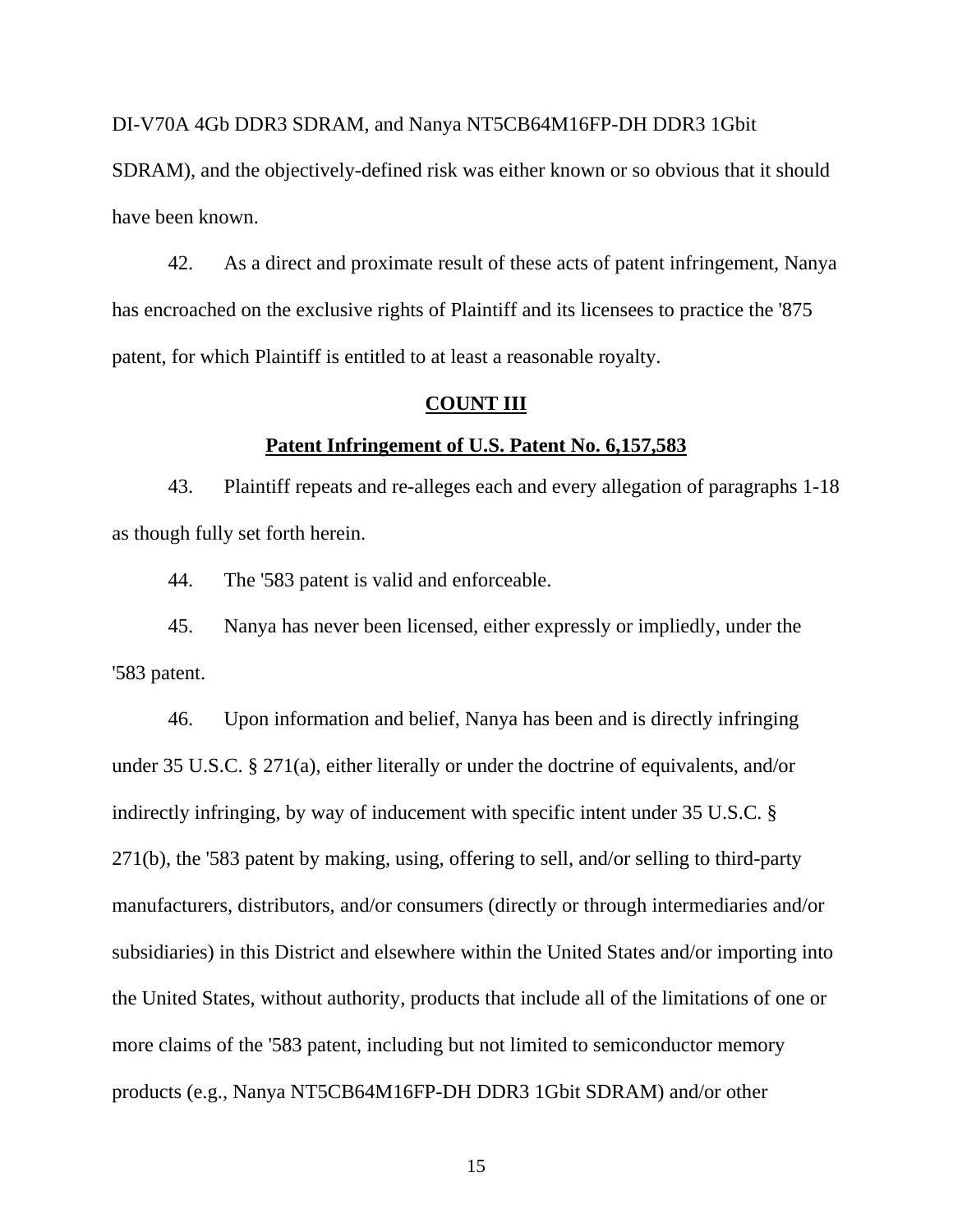products made, used, sold, offered for sale, or imported by Nanya that include all of the limitations of one or more claims of the '583 patent.

47. Upon information and belief, product integrators, distributors and consumers that purchase Nanya's products that include all of the limitations of one or more claims of the '583 patent, including but not limited to semiconductor memory products (e.g., Nanya NT5CB64M16FP-DH DDR3 1Gbit SDRAM), also directly infringe, either literally or under the doctrine of equivalents, under 35 U.S.C. § 271(a), the '583 patent by using, offering to sell, and/or selling infringing products in this District and elsewhere in the United States.

48. Upon information and belief, the third-party manufacturers, distributors, and importers that sell products to Nanya that include all of the limitations of one or more claims of the '583 patent, also directly infringe, either literally or under the doctrine of equivalents, under 35 U.S.C. § 271(a), the '583 patent by making, offering to sell, and/or selling infringing products in this District and elsewhere within the United States and/or importing infringing products into the United States.

49. Upon information and belief, Nanya had knowledge of the '583 patent and its infringing conduct at least since October 21, 2015, when Nanya was offered the opportunity to take a license to the '583 patent by letter to Brian Donahue, President of Nanya US, and Charles Kau, President and Director of Nanya Taiwan.

50. Upon information and belief, since at least the above-mentioned date when Plaintiff formally notified Nanya, Nanya has actively induced, under U.S.C. § 271(b), third-party manufacturers, distributors, importers and/or consumers to directly infringe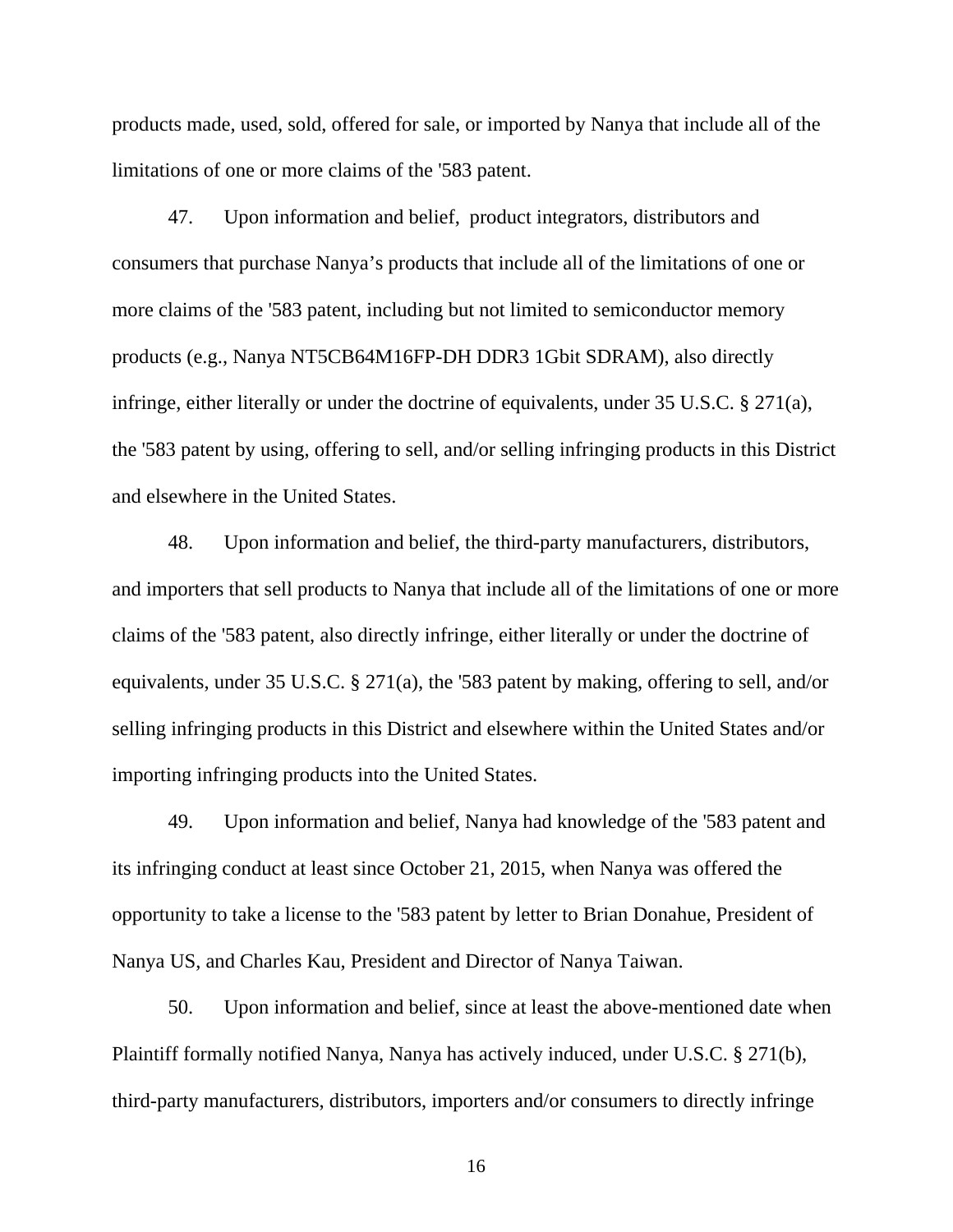one or more claims of the '583 patent. Since at least the notice provided on the abovementioned date, Nanya does so with knowledge, or with willful blindness of the fact, that the induced acts constitute infringement of the '583 patent. Upon information and belief, Nanya intends to cause infringement by these third-party manufacturers, distributors, importers, and/or consumers. Upon information and belief, Nanya has taken affirmative steps to induce their infringement by, *inter alia*, creating advertisements that promote the infringing use of products, creating established distribution channels for these products into and within the United States, selling these products, manufacturing these products in conformity with U.S. laws and regulations, and/or distributing or making available instructions or manuals for these products to purchasers and prospective buyers.

51. Despite having knowledge of the '583 patent, Nanya has specifically intended and continues to specifically intend for persons who acquire and use the products that include all of the limitations of one or more claims of the '583 patent, including but not limited to semiconductor memory products (e.g., Nanya NT5CB64M16FP-DH DDR3 1Gbit SDRAM), including third-party manufacturers, distributors, importers, and/or consumers, to use such devices in a manner that infringes one or more claims of the '583 patent. This is evident when Defendants encourage and instruct customers and other end users in the use and operation of the products via advertisement and instructional materials.

52. In particular, despite having knowledge of the '583 patent, Nanya has provided, and continues to provide, instructional materials, such as user guides, owner manuals, and similar online product support resources, such as for example,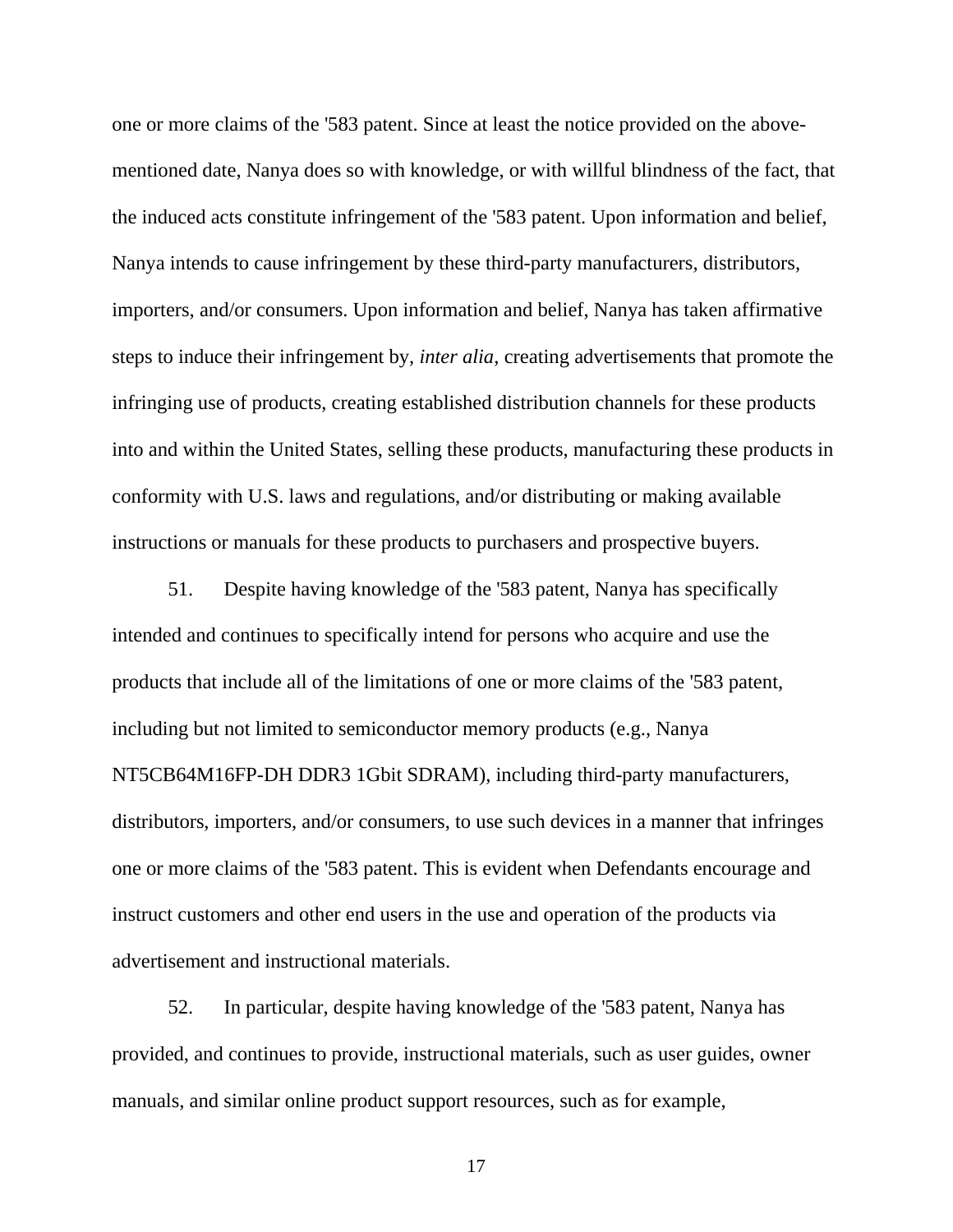"ScienceVisionCircuit Analysis Report for the Nanya NT5CB64M16FP-DH DDR3 1Gbit SDRAM" (and other instructional materials and documentation provided or made available by Nanya to customers after purchase) that specifically teach the customers and other end users to use products in an infringing manner. By providing such instructions, Nanya knows (and has known), or should know (and should have known), that their actions have, and continue to, actively induce infringement.

53. Upon information and belief, Nanya's acts of infringement of the '583 patent have been willful and intentional. Since at least the above-mentioned date of notice, Nanya has acted with an objectively high likelihood that its actions constituted infringement of the '583 patent by refusing to take a license and continuing to make and sell its products, including but not limited to semiconductor memory products (e.g., Nanya NT5CB64M16FP-DH DDR3 1Gbit SDRAM), and the objectively-defined risk was either known or so obvious that it should have been known.

54. As a direct and proximate result of these acts of patent infringement, Nanya has encroached on the exclusive rights of Plaintiff and its licensees to practice the '583 patent, for which Plaintiff is entitled to at least a reasonable royalty.

### **COUNT IV**

### **Patent Infringement of U.S. Patent No. 6,372,638**

55. Plaintiff repeats and re-alleges each and every allegation of paragraphs 1-18 as though fully set forth herein.

56. The '638 patent is valid and enforceable.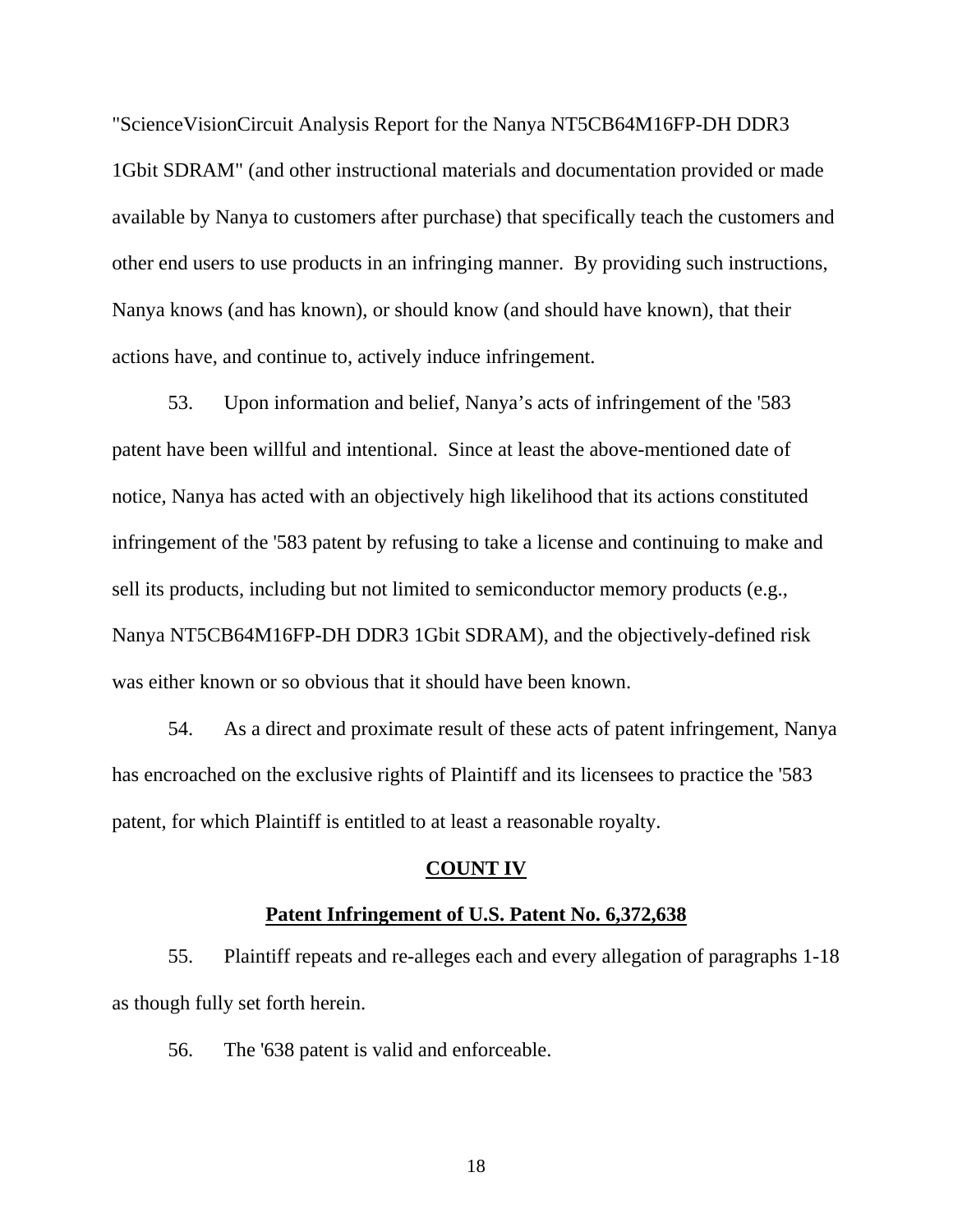57. Nanya has never been licensed, either expressly or impliedly, under the '638 patent.

58. Upon information and belief, Nanya has been and is directly infringing under 35 U.S.C. § 271(a), either literally or under the doctrine of equivalents, and/or indirectly infringing, by way of inducement with specific intent under 35 U.S.C. § 271(b), the '638 patent by making, using, offering to sell, and/or selling to third-party manufacturers, distributors, and/or consumers (directly or through intermediaries and/or subsidiaries) in this District and elsewhere within the United States and/or importing into the United States, without authority, products that include all of the limitations of one or more claims of the '638 patent, including but not limited to semiconductor memory products (e.g., NT5TU32M16DG-AC 512 Mb DDR2 SDRAM, NT6TL256F32AQ-G1 8 Gb Low-Power DDR2 SDRAM and NT5CC512M8BN-DI DDR3 SDRAM) and/or other products made, used, sold, offered for sale, or imported by Nanya that include all of the limitations of one or more claims of the '638 patent.

59. Upon information and belief, product integrators, distributors and consumers that purchase Nanya's products that include all of the limitations of one or more claims of the '638 patent, including but not limited to semiconductor memory products (e.g., NT5TU32M16DG-AC 512 Mb DDR2 SDRAM, NT6TL256F32AQ-G1 8 Gb Low-Power DDR2 SDRAM and NT5CC512M8BN-DI DDR3 SDRAM), also directly infringe, either literally or under the doctrine of equivalents, under 35 U.S.C. § 271(a), the '638 patent by using, offering to sell, and/or selling infringing products in this District and elsewhere in the United States.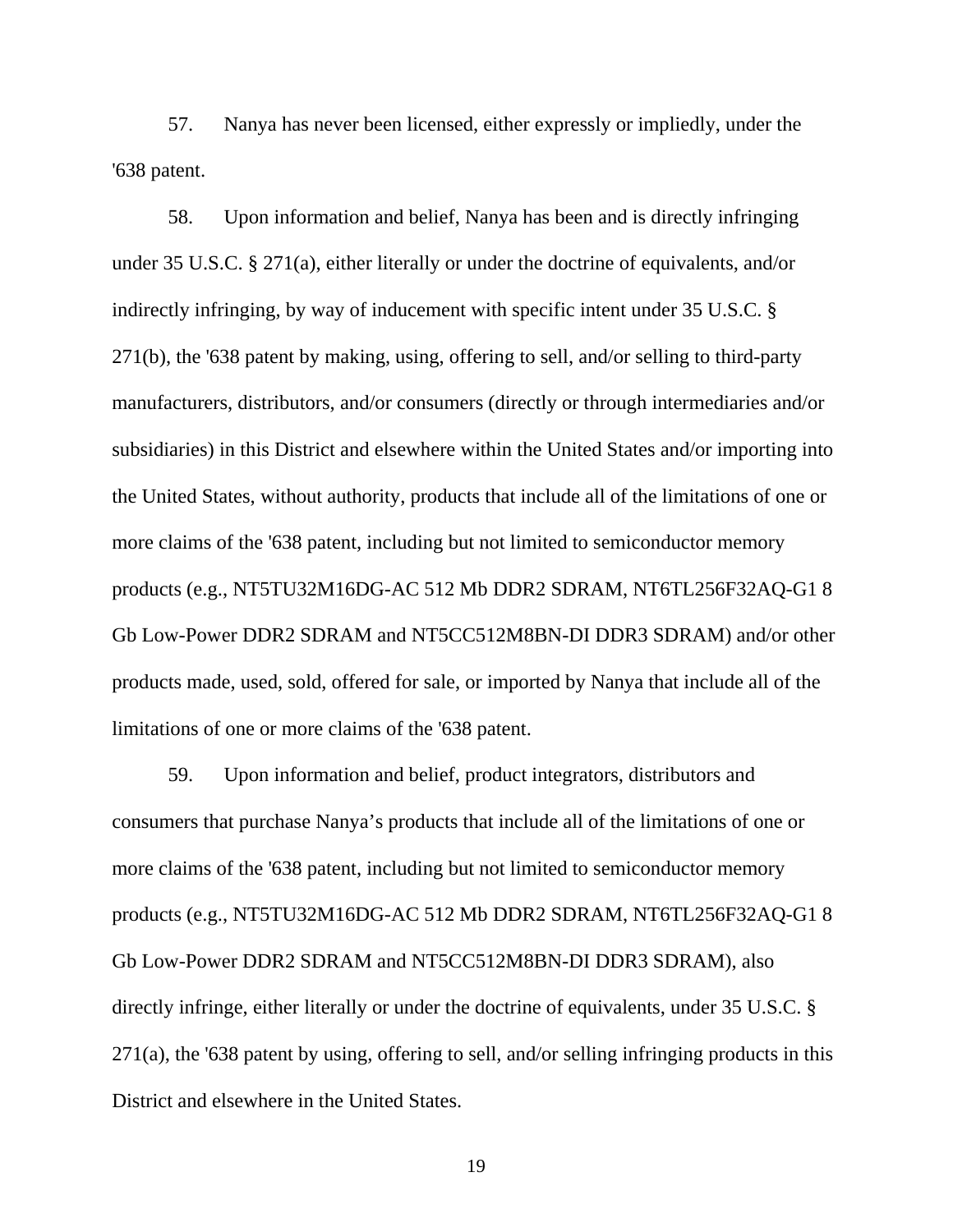60. Upon information and belief, the third-party manufacturers, distributors, and importers that sell products to Nanya that include all of the limitations of one or more claims of the '638 patent, also directly infringe, either literally or under the doctrine of equivalents, under 35 U.S.C. § 271(a), the '638 patent by making, offering to sell, and/or selling infringing products in this District and elsewhere within the United States and/or importing infringing products into the United States.

61. Upon information and belief, Nanya had knowledge of the '638 patent and its infringing conduct at least since October 21, 2015, when Nanya was offered the opportunity to take a license to the '638 patent by letter to Brian Donahue, President of Nanya US, and Charles Kau, President and Director of Nanya Taiwan.

62. Upon information and belief, since at least the above-mentioned date when Plaintiff formally notified Nanya, Nanya has actively induced, under U.S.C. § 271(b), third-party manufacturers, distributors, importers and/or consumers to directly infringe one or more claims of the '638 patent. Since at least the notice provided on the abovementioned date, Nanya does so with knowledge, or with willful blindness of the fact, that the induced acts constitute infringement of the '638 patent. Upon information and belief, Nanya intends to cause infringement by these third-party manufacturers, distributors, importers, and/or consumers. Upon information and belief, Nanya has taken affirmative steps to induce their infringement by, *inter alia*, creating advertisements that promote the infringing use of products, creating established distribution channels for these products into and within the United States, selling these products, manufacturing these products in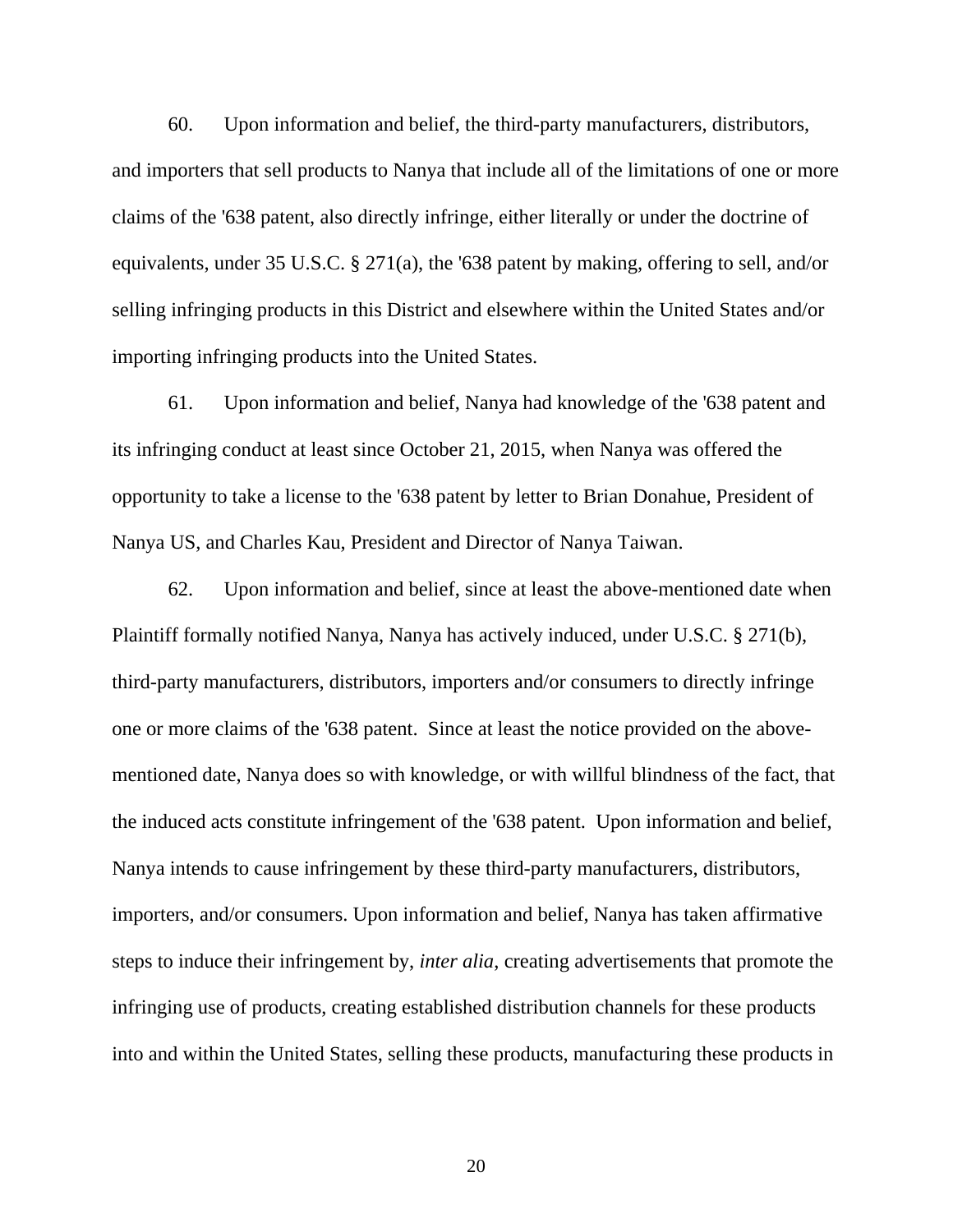conformity with U.S. laws and regulations, and/or distributing or making available instructions or manuals for these products to purchasers and prospective buyers.

63. Despite having knowledge of the '638 patent, Nanya has specifically intended and continues to specifically intend for persons who acquire and use the products that include all of the limitations of one or more claims of the '638 patent, including but not limited to semiconductor memory products (e.g., NT5TU32M16DG-AC 512 Mb DDR2 SDRAM, NT6TL256F32AQ-G1 8 Gb Low-Power DDR2 SDRAM and NT5CC512M8BN-DI DDR3 SDRAM), including third-party manufacturers, distributors, importers, and/or consumers, to use such devices in a manner that infringes one or more claims of the '638 patent. This is evident when Defendants encourage and instruct customers and other end users in the use and operation of the products via advertisement and instructional materials.

64. In particular, despite having knowledge of the '638 patent, Nanya has provided, and continues to provide, instructional materials, such as user guides, owner manuals, and similar online product support resources, such as for example, http://www.nanya.com/PageNewsDetail.aspx?Menu\_ID=30&lan=enus&def=310&isPrint=&KeyWords=&ID=1387&R\_Title\_Name=Press%20Release

 (and other instructional materials and documentation provided or made available by Nanya to customers after purchase) that specifically teach the customers and other end users to use products in an infringing manner. By providing such instructions, Nanya knows (and has known), or should know (and should have known), that their actions have, and continue to, actively induce infringement.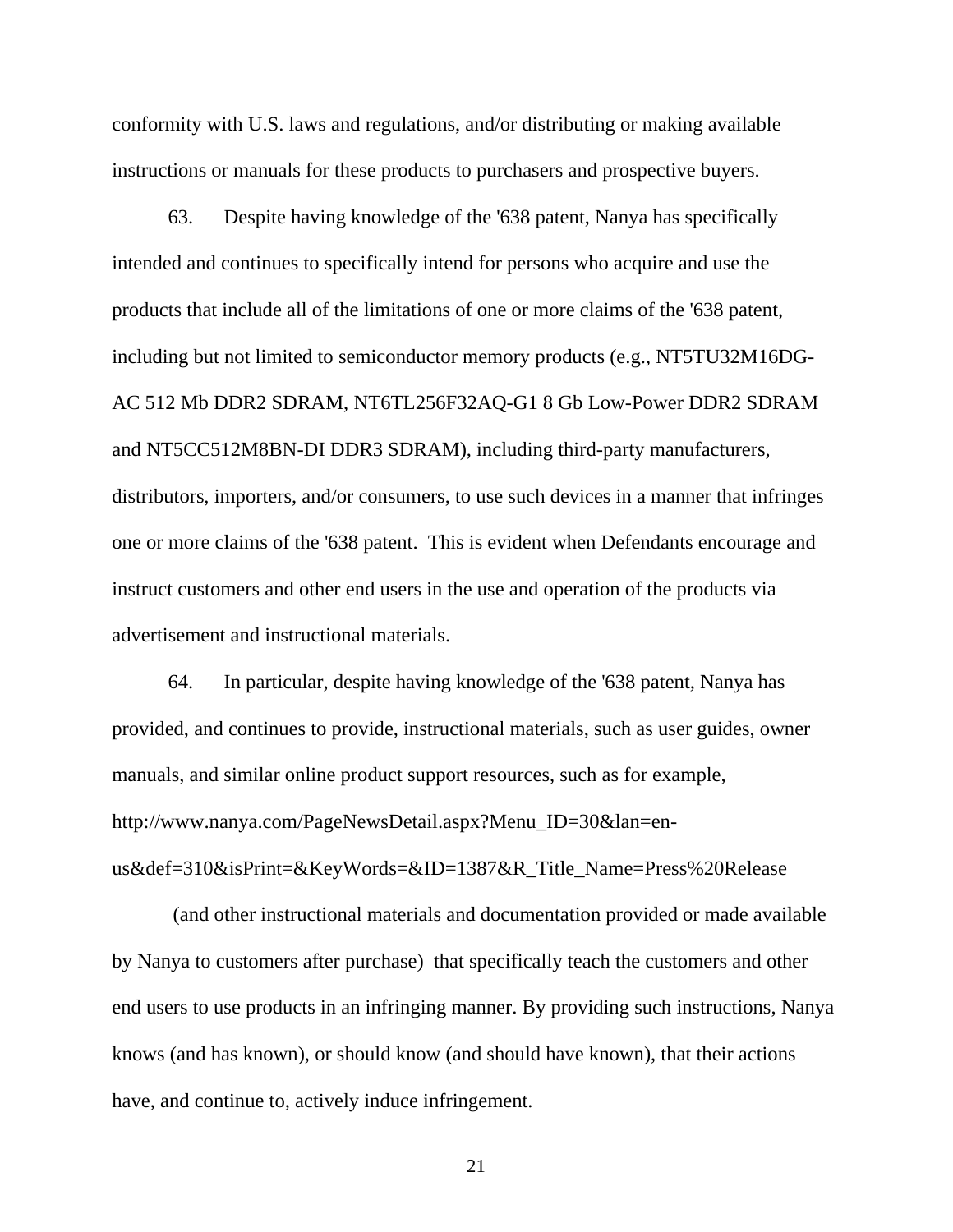65. Upon information and belief, Nanya's acts of infringement of the '638 patent have been willful and intentional. Since at least the above-mentioned date of notice, Nanya has acted with an objectively high likelihood that its actions constituted infringement of the '638 patent by refusing to take a license and continuing to make and sell its products, including but not limited to semiconductor memory products (e.g., NT5TU32M16DG-AC 512 Mb DDR2 SDRAM, NT6TL256F32AQ-G1 8 Gb Low-Power DDR2 SDRAM and NT5CC512M8BN-DI DDR3 SDRAM), and the objectivelydefined risk was either known or so obvious that it should have been known.

66. As a direct and proximate result of these acts of patent infringement, Nanya has encroached on the exclusive rights of Plaintiff and its licensees to practice the '638 patent, for which Plaintiff is entitled to at least a reasonable royalty.

# **COUNT V Patent Infringement of U.S. Patent No. 6,492,686**

67. Plaintiff repeats and re-alleges each and every allegation of paragraphs 1-18 as though fully set forth herein.

68. The '686 patent is valid and enforceable.

69. Nanya has never been licensed, either expressly or impliedly, under the '686 patent.

70. Upon information and belief, Nanya has been and is directly infringing under 35 U.S.C. § 271(a), either literally or under the doctrine of equivalents, and/or indirectly infringing, by way of inducement with specific intent under 35 U.S.C. § 271(b), the '686 patent by making, using, offering to sell, and/or selling to third-party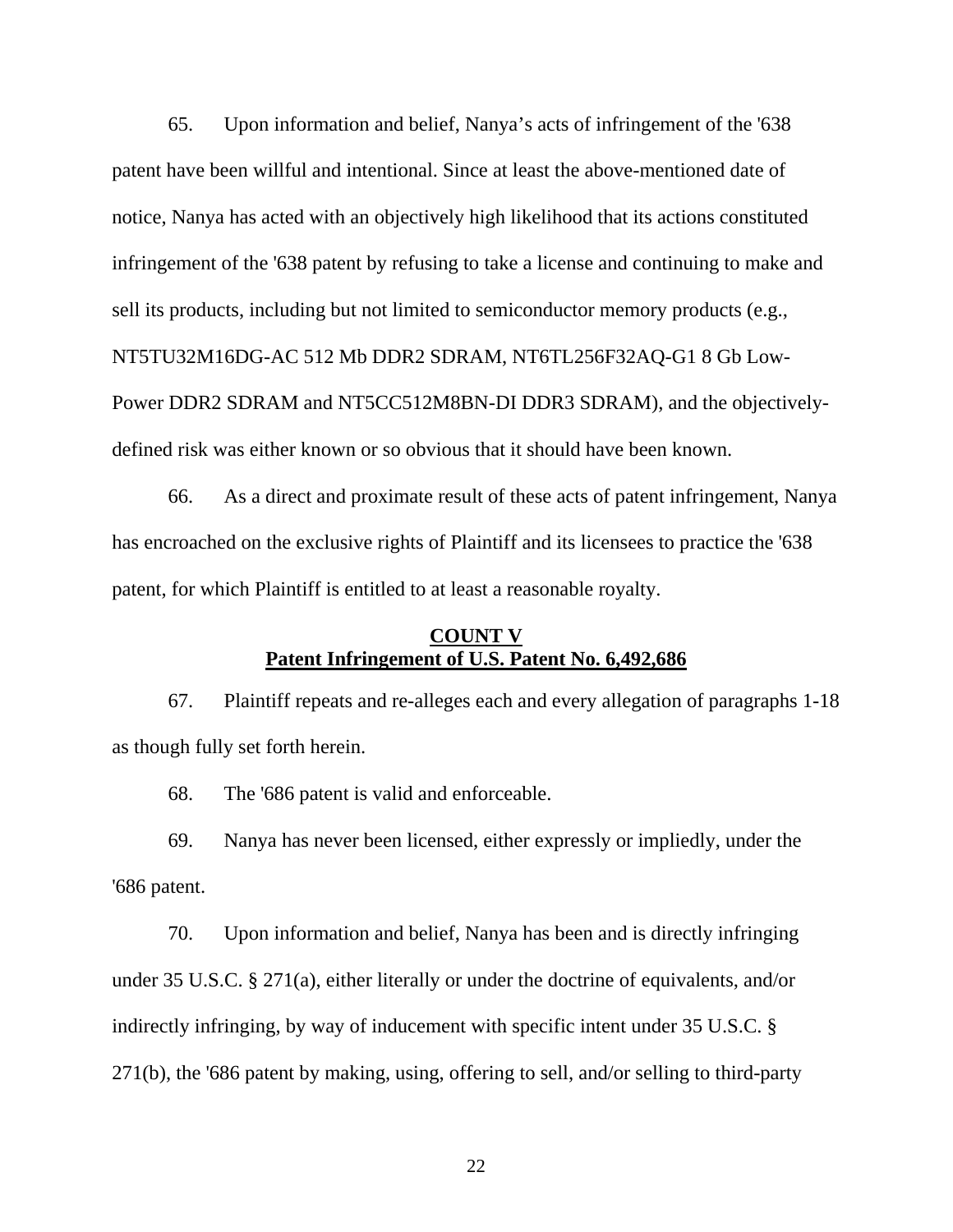manufacturers, distributors, and/or consumers (directly or through intermediaries and/or subsidiaries) in this District and elsewhere within the United States and/or importing into the United States, without authority, products that include all of the limitations of one or more claims of the '686 patent, including but not limited to semiconductor memory products (e.g., Nanya NT5TU32M16DG-AC U57A 512 Mb DDR2SDRAM) and/or other products made, used, sold, offered for sale, or imported by Nanya that include all of the limitations of one or more claims of the '686 patent.

71. Upon information and belief, product integrators, distributors and consumers that purchase Nanya's products that include all of the limitations of one or more claims of the '686 patent, including but not limited to semiconductor memory products (e.g., Nanya NT5TU32M16DG-AC U57A 512 Mb DDR2SDRAM), also directly infringe, either literally or under the doctrine of equivalents, under 35 U.S.C. § 271(a), the '686 patent by using, offering to sell, and/or selling infringing products in this District and elsewhere in the United States.

72. Upon information and belief, the third-party manufacturers, distributors, and importers that sell products to Nanya that include all of the limitations of one or more claims of the '686 patent, also directly infringe, either literally or under the doctrine of equivalents, under 35 U.S.C. § 271(a), the '686 patent by making, offering to sell, and/or selling infringing products in this District and elsewhere within the United States and/or importing infringing products into the United States.

73. Upon information and belief, Nanya had knowledge of the '686 patent and its infringing conduct at least since October 21, 2015, when Nanya was offered the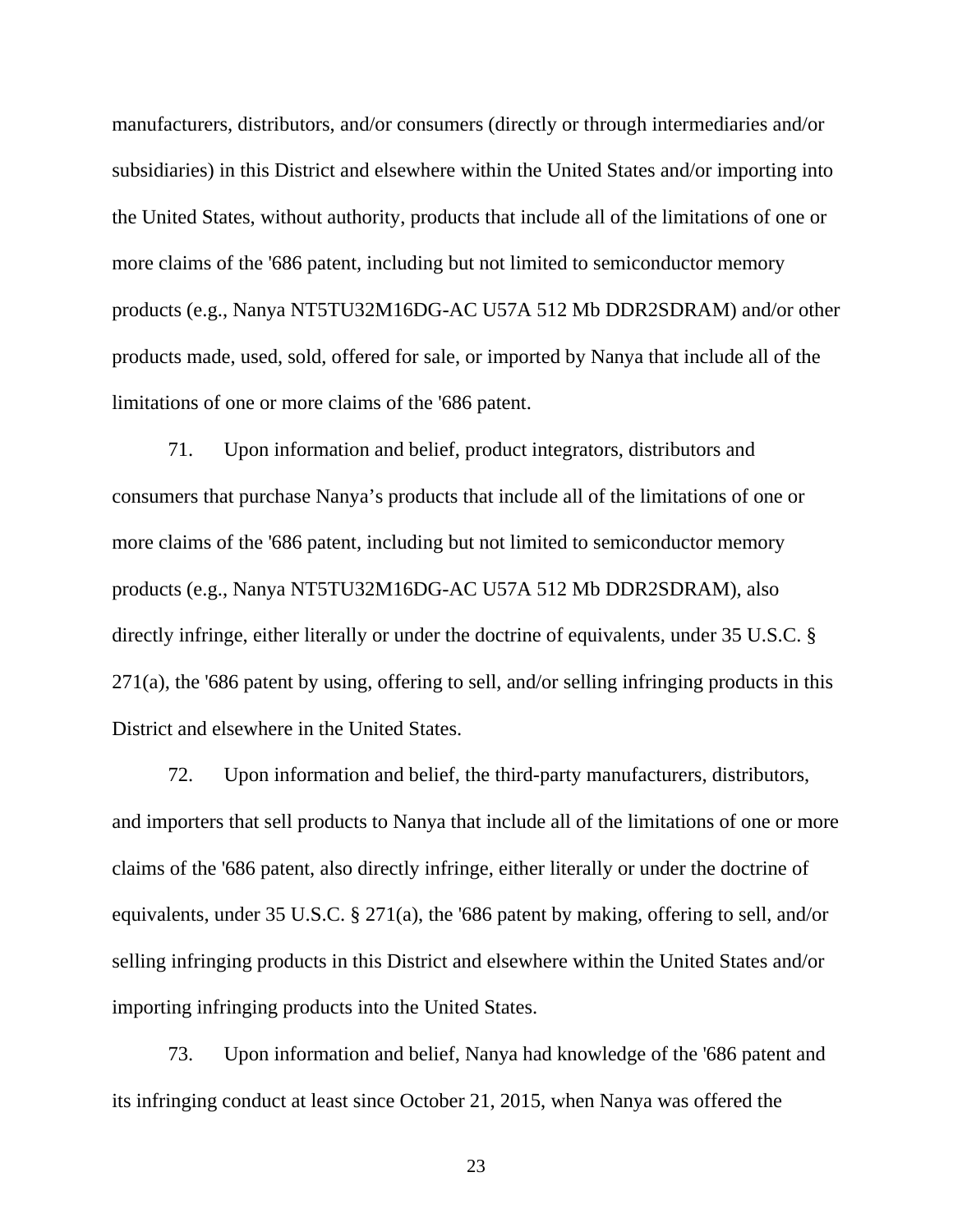opportunity to take a license to the '686 patent by letter to Brian Donahue, President of Nanya US, and Charles Kau, President and Director of Nanya Taiwan.

74. Upon information and belief, since at least the above-mentioned date when Plaintiff formally notified Nanya, Nanya has actively induced, under U.S.C. § 271(b), third-party manufacturers, distributors, importers and/or consumers to directly infringe one or more claims of the '686 patent. Since at least the notice provided on the abovementioned date, Nanya does so with knowledge, or with willful blindness of the fact, that the induced acts constitute infringement of the '686 patent. Upon information and belief, Nanya intends to cause infringement by these third-party manufacturers, distributors, importers, and/or consumers. Upon information and belief, Nanya has taken affirmative steps to induce their infringement by, *inter alia*, creating advertisements that promote the infringing use of products, creating established distribution channels for these products into and within the United States, selling these products, manufacturing these products in conformity with U.S. laws and regulations, and/or distributing or making available instructions or manuals for these products to purchasers and prospective buyers.

75. Despite having knowledge of the '686 patent, Nanya has specifically intended and continues to specifically intend for persons who acquire and use the products that include all of the limitations of one or more claims of the '686 patent, including but not limited to semiconductor memory products (e.g., Nanya NT5TU32M16DG-AC U57A 512 Mb DDR2SDRAM), including third-party manufacturers, distributors, importers, and/or consumers, to use such devices in a manner that infringes one or more claims of the '686 patent. This is evident when Defendants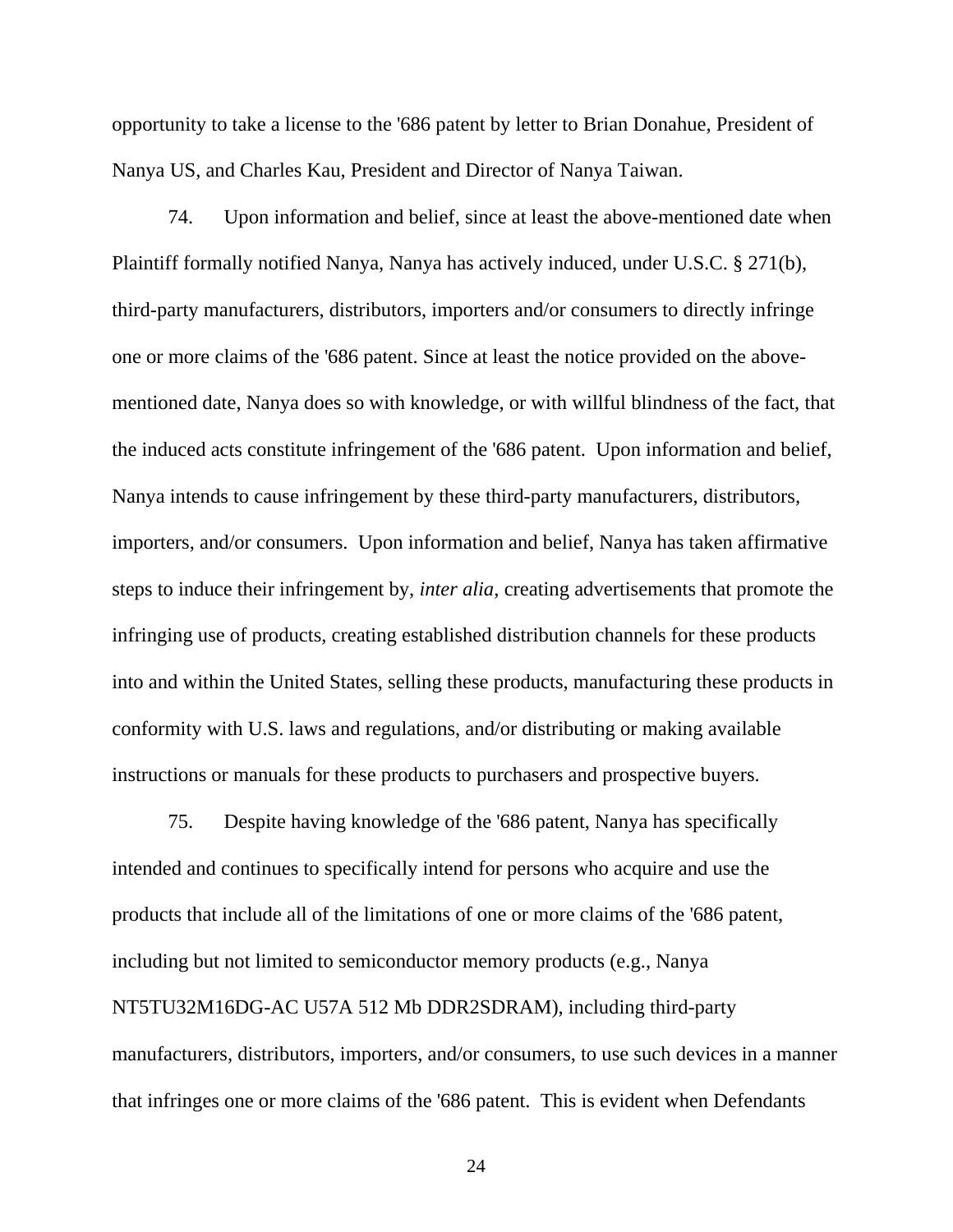encourage and instruct customers and other end users in the use and operation of the products via advertisement and instructional materials.

76. In particular, despite having knowledge of the '686 patent, Nanya has provided, and continues to provide, instructional materials, such as user guides, owner manuals, and similar online product support resources, such as for example, " ISS Circuit Analysis of the Nanya NT5TU32M16DG-AC U57A 512 Mb DDR2SDRAM" (and other instructional materials and documentation provided or made available by Nanya to customers after purchase) that specifically teach the customers and other end users to use products in an infringing manner. By providing such instructions, Nanya knows (and has known), or should know (and should have known), that their actions have, and continue to, actively induce infringement.

77. Upon information and belief, Nanya's acts of infringement of the '686 patent have been willful and intentional. Since at least the above-mentioned date of notice, Nanya has acted with an objectively high likelihood that its actions constituted infringement of the '686 patent by refusing to take a license and continuing to make and sell its products, including but not limited to semiconductor memory products (e.g., Nanya NT5TU32M16DG-AC U57A 512 Mb DDR2SDRAM), and the objectivelydefined risk was either known or so obvious that it should have been known.

78. As a direct and proximate result of these acts of patent infringement, Nanya has encroached on the exclusive rights of Plaintiff and its licensees to practice the '686 patent, for which Plaintiff is entitled to at least a reasonable royalty.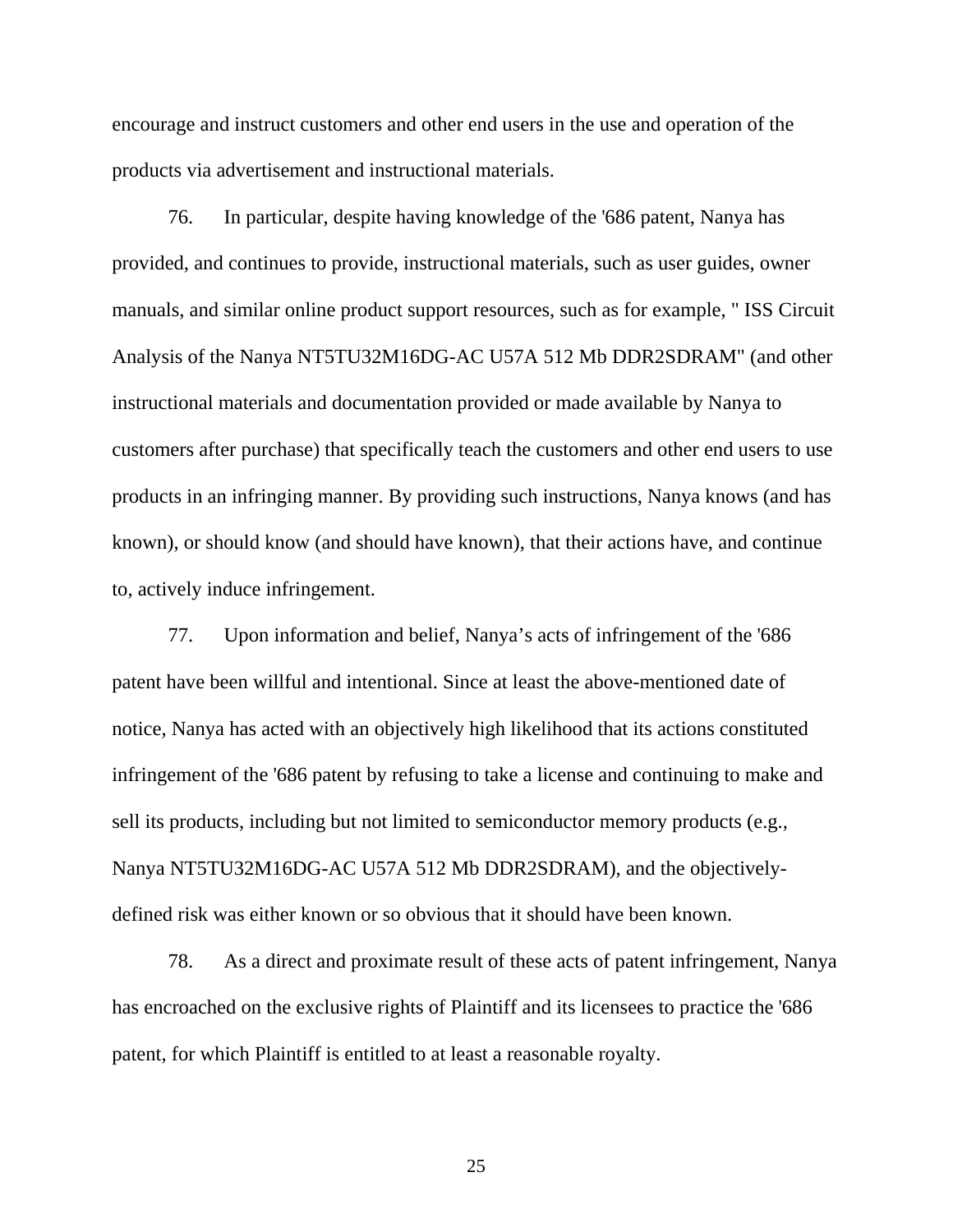## **CONCLUSION**

79. Plaintiff is entitled to recover from Nanya the damages sustained by Plaintiff as a result of Nanya's wrongful acts in an amount subject to proof at trial, which, by law, cannot be less than a reasonable royalty, together with interest and costs as fixed by this Court.

80. Plaintiff has incurred and will incur attorneys' fees, costs, and expenses in the prosecution of this action. The circumstances of this dispute create an exceptional case within the meaning of 35 U.S.C. § 285, and Plaintiff is entitled to recover its reasonable and necessary attorneys' fees, costs, and expenses.

## **JURY DEMAND**

81. Plaintiff hereby requests a trial by jury pursuant to Rule 38 of the Federal Rules of Civil Procedure.

#### **PRAYER FOR RELIEF**

82. Plaintiff respectfully requests that the Court find in its favor and against Nanya, and that the Court grants Plaintiff the following relief:

- A. A judgment that Nanya has infringed the Patents-in-Suit as alleged herein, directly and/or indirectly by way of inducing infringement of such patents;
- B. A judgment for an accounting of all damages sustained by Plaintiff as result of the acts of infringement by Nanya;
- C. A judgment and order requiring Nanya to pay Plaintiff damages under 35 U.S.C. § 284, including up to treble damages for willful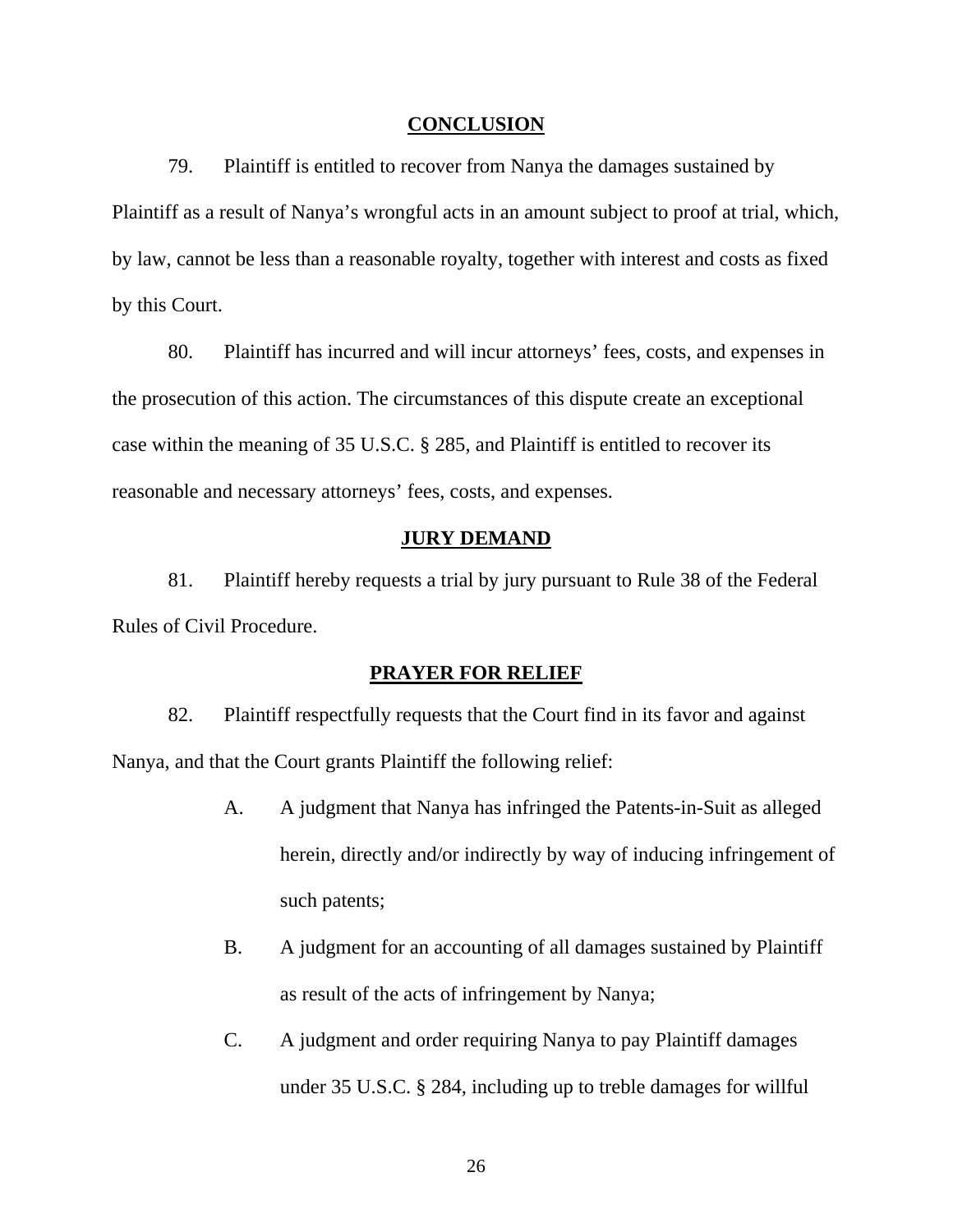infringement of the '654 and '774 patents as provided by 35 U.S.C. § 284, and any royalties determined to be appropriate;

- D. A permanent injunction enjoining Nanya and its officers, directors, agents, servants, employees, affiliates, divisions, branches, subsidiaries, parents and all others acting in concert or privity with them from direct and/or indirect infringement of the Patents-in-Suit pursuant to 35 U.S.C. § 283;
- E. A judgment and order requiring Nanya to pay Plaintiff pre-judgment and post judgment interest on the damages awarded; and
- F. Such other and further relief as the Court deems just and equitable.